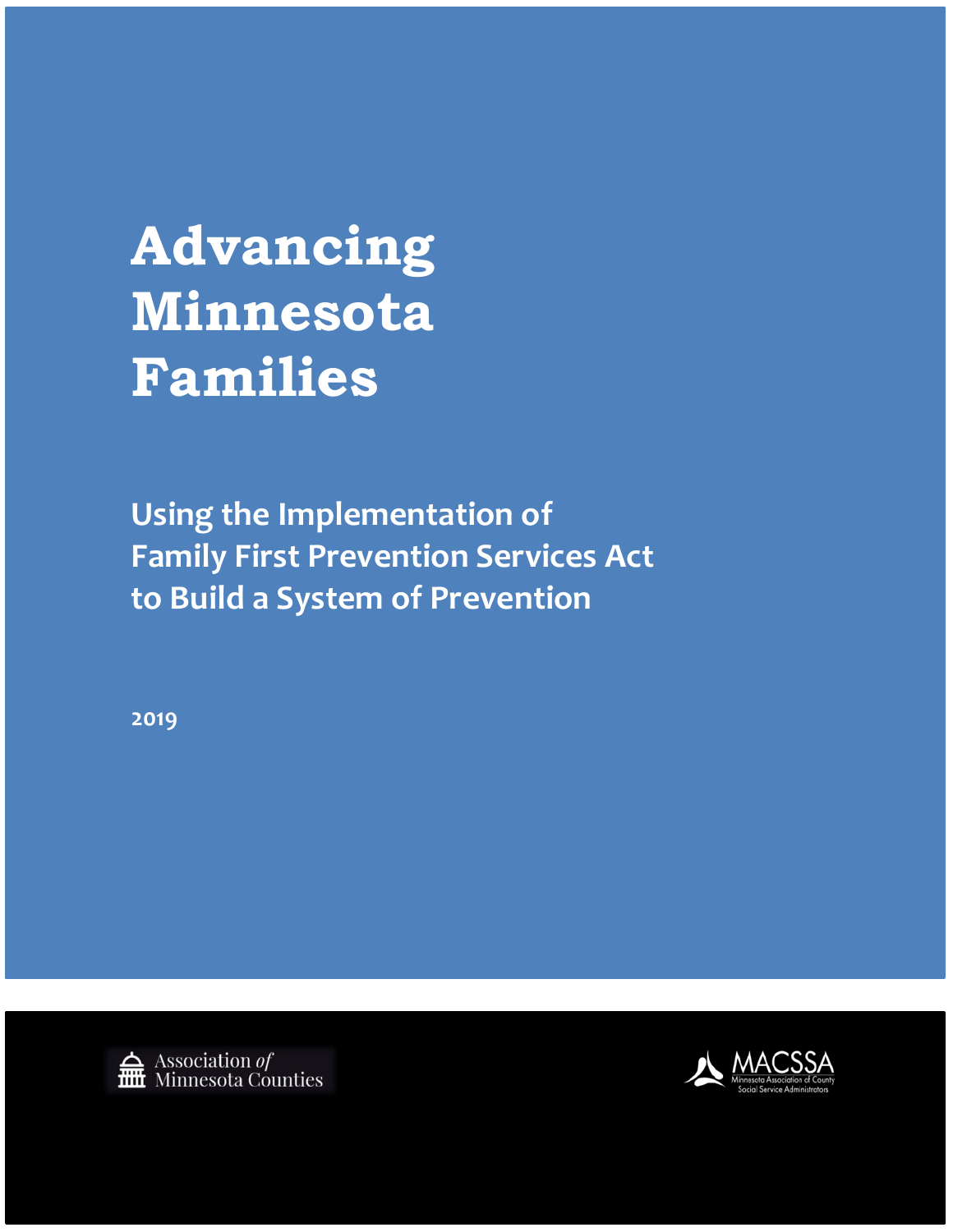The Association of Minnesota Counties and Minnesota Association of County Social Services Administrators see the new federal Family First Prevention Services Act (FFPSA) and its focus on preventing out-of-home placement of children as an opportunity to re-examine Minnesota's child welfare system. In recent years, Minnesota has put greater emphasis on intensive child protection interventions. Increased substance use disorder in particular has pushed foster care entries up, and placement durations have increased.

Minnesota needs a new child welfare approach that supports families before children enter out-of-home care, and stabilizes families to promote child safety. The policy work required for FFPSA implementation can facilitate the convening of our child welfare system to move Minnesota in a better direction. Our organizations believe attention to some key aspects of this transformation must begin now, notably:

- Immediate assembly of a governance structure that includes a range of state agencies as well as county and tribal administrators of the child welfare system to guide the changes ahead,
- The gathering of perspectives and experiences of communities of color disproportionally affected by the current system and of parents who have had direct involvement,
- Development of a practice model based on consumer experiences, best practice research, and the expertise of multiple departments and levels of government,
- Integration of work from multiple child- and family-serving agencies, particularly in service delivery at the point of intake for services and service planning, and in service infrastructure regarding how data is collected, shared, and reported out,
- State funding commitments that replace lost federal revenue and maintain commitments to child protection services that will always be necessary at some level,
- Investment to create a sustainable array of prevention services statewide with the intent to reinvest savings garnered from preventing costly child protection services back toward the root causes that destabilize families, and
- Prompt action to establish required elements for Qualified Residential Treatment Programs (QRTP), with assistance to current congregate settings to meet QRTP standards so this portion of Minnesota's continuum of care is not lost.

Counties are committed to using the opportunity of FFPSA to improve family wellbeing in Minnesota, and are eager for this work to begin.

Scott Schulte President Association of Minnesota Counties

Rod Franks President Minnesota Association of County Social Services Administrators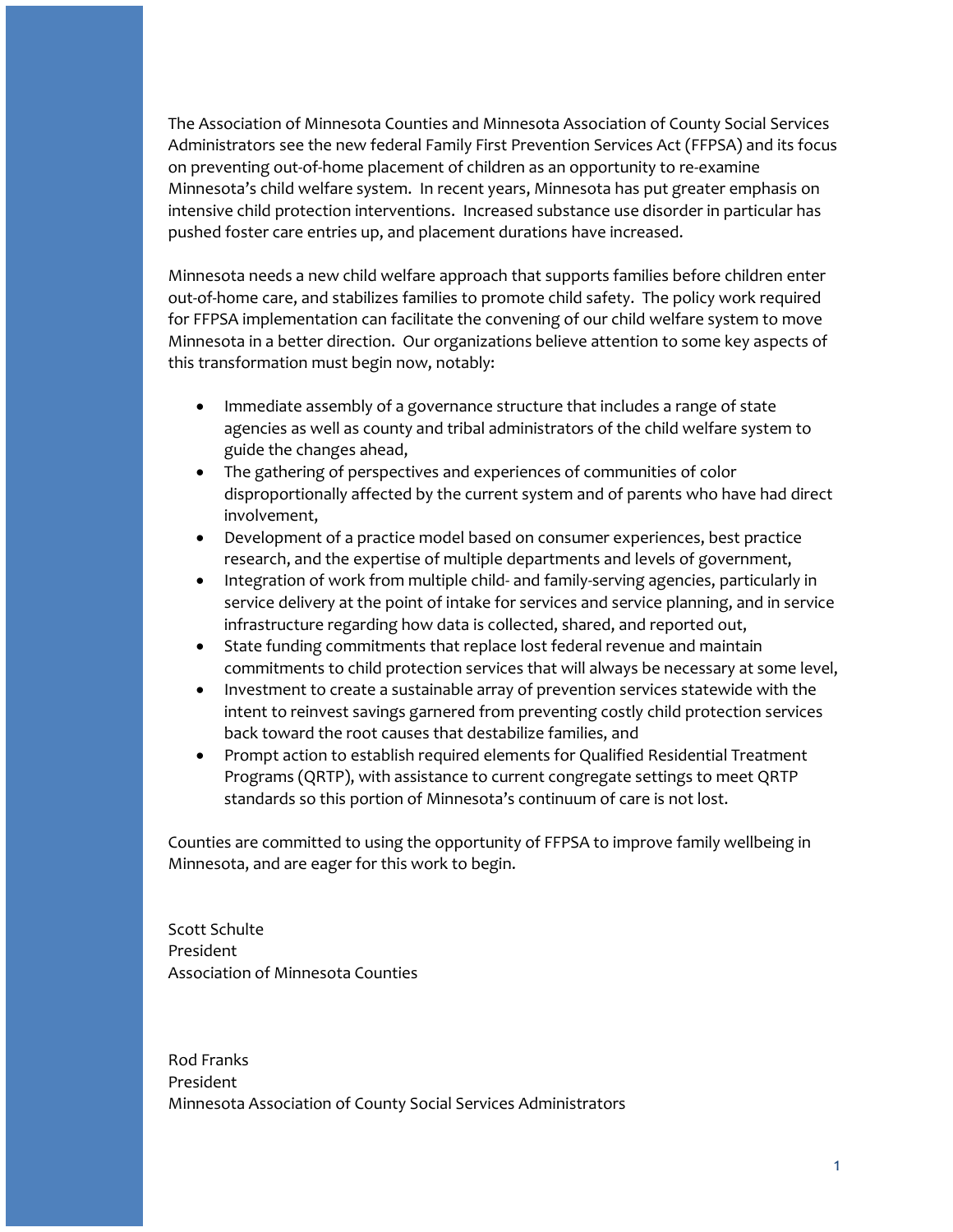# **Contents**

| Introduction                                            |                         |
|---------------------------------------------------------|-------------------------|
| A New Approach                                          | $\overline{2}$          |
| Steps toward a New System                               | $\overline{\mathbf{3}}$ |
| Create cross-agency governance                          | $\overline{\mathbf{3}}$ |
| Solicit consumer perspectives                           | $\overline{4}$          |
| Practice model                                          | $\overline{4}$          |
| System integration                                      | 5                       |
| A more comprehensive intake                             |                         |
| Collective impact metrics                               |                         |
| Shared data infrastructure                              |                         |
| Invest in system redesign                               | 6                       |
| Sustainable service array statewide                     |                         |
| Continued commitment to child protection                |                         |
| Replacing lost federal revenue                          |                         |
| Funding directed to root causes                         |                         |
| <b>Support Qualified Residential Treatment Programs</b> | 8                       |
| Begin intentional communication and outreach            | 10                      |
| Require timely action                                   | 10                      |
| <b>Appendices</b>                                       | 11                      |
| <b>Family First Prevention Services Act</b>             |                         |
| County Principles on Implementation of FFPSA            |                         |
| Elements of Maltreatment in Minnesota                   |                         |
|                                                         |                         |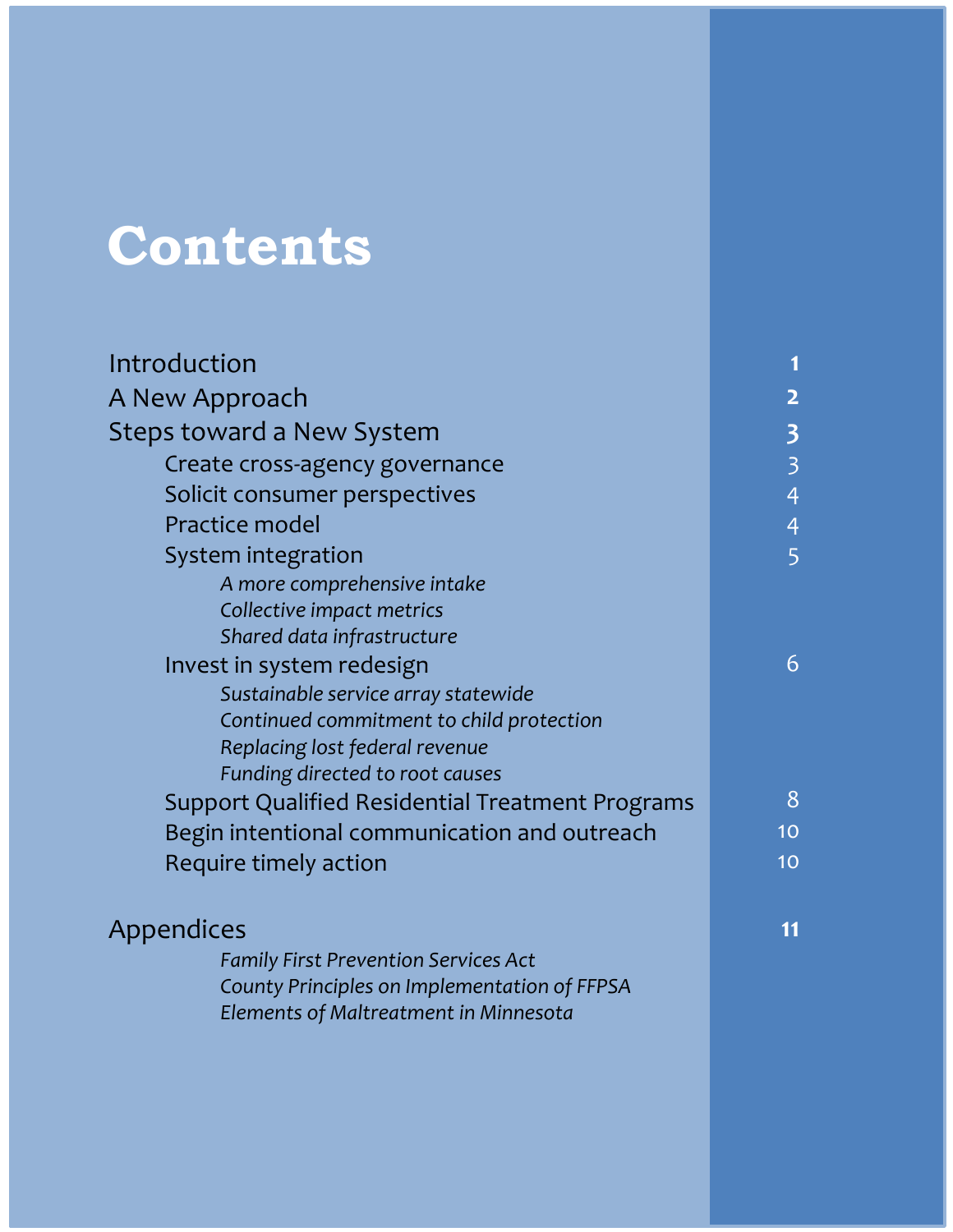# **Introduction**

In February of 2018, the Bipartisan Budget Act of 2018 became law. This Act included within it the Family First Prevention Services Act (FFPSA). FFPSA is a significant shift in the use of Title IV-E funds from supporting stability and permanency in foster care to new uses for supporting services to prevent out-of-home placement. These prevention services must have a strong research foundation, and fall into the categories of mental health services, services for substance use disorder treatment or prevention, and in-home parenting skills training. FFPSA also intends to reduce use of congregate settings in favor of family foster care homes when placement is needed. Implementation of FFPSA in Minnesota invites an examination of our child welfare system, and offers an opportunity to orient toward prevention of maltreatment of children and greater stability for families.

The Association of Minnesota Counties (AMC) and the Minnesota Association of County Social Services Administrators (MACSSA) anticipate the positive potential of the Family First Prevention Services Act (FFPSA) as a means to examine and improve Minnesota practices regarding child welfare, promoting the long-term health of families. The framing of FFPSA from the federal level has been to promote child wellbeing and to support families in order to avoid out-of-home placement. AMC and MACSSA echo those sentiments, and hope to leverage FFPSA toward the broader goals of moving Minnesota's child welfare work away from a recent focus on intensive child protection intervention and toward one of delivering the best services to support child safety, family stability, and life-long health for families and their children. AMC and MACSSA have established principles that detail the counties' priorities in the implementation of FFPSA. (See Appendix B) In order to realize those principles, AMC and MACSSA promote the following steps, detailed in this paper:

- Assemble a governance structure with a range of state agencies and county and tribal administrators of the child welfare system to guide planning and implementation,
- Gather perspectives and experiences of communities of color disproportionally affected by the current system and of parents who have had direct involvement in the system,
- Develop a practice model based on consumer experiences, best practice research, and the expertise of multiple departments and levels of government,
- Merge work from multiple child- and family-serving agencies in intake for services, service planning, and data infrastructure,
- Secure state funding to replace lost federal revenue and sustain child protection services,
- Invest in a sustainable array of prevention services statewide,
- Reinvest any savings from prevention to address the root causes that destabilize families, and
- Establish required elements for Qualified Residential Treatment Programs (QRTP) and assist settings to meet standards in order to retain this portion of Minnesota's continuum of care.

Counties are key informants on the needs of families and communities, and are best suited to navigate the operational challenges of capacity, cultural relevance, and adequate resourcing based on direct experience. As such, counties are vital partners in implementing an effective prevention focus for Minnesota's child welfare system. AMC and MACSSA recognize that FFPSA in and of itself will not transform our system, but strongly believe that a thoughtful approach to implementation will make FFPSA a strategic part of the hope for a system that provides the right services to support families before a crisis occurs.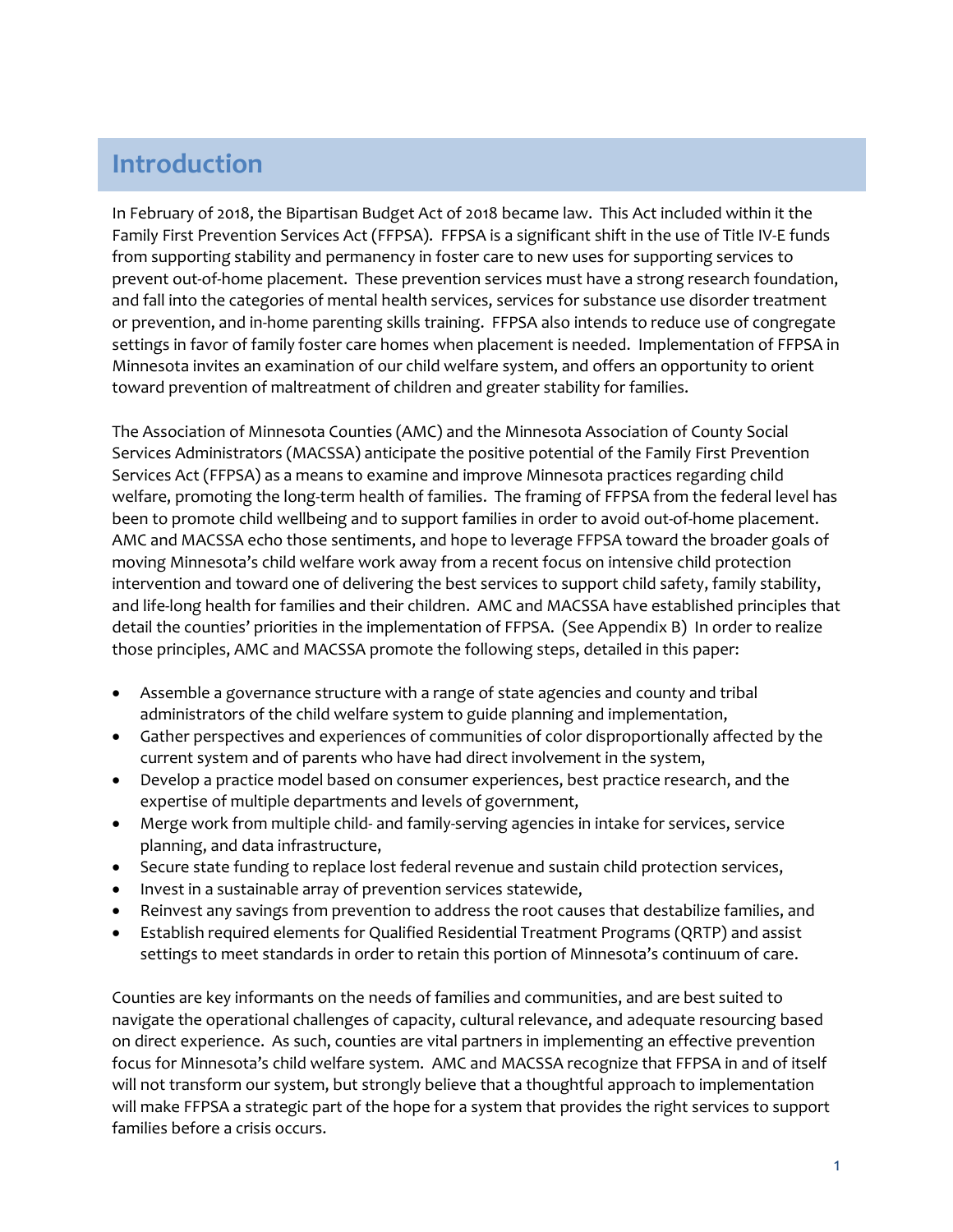# **A Change in Approach**

Attention to service improvement in Minnesota counties has incorporated some policy and practice approaches that transcend traditional department structures in an attempt to serve families holistically. There are county partners in Minnesota's 2-Generation Policy Network with state agencies, a tribe, and local organizations, in the work supporting parents and their children across the social determinants of health, work that is echoed in whole family work across counties. Much work has been done at the county level to pursue comprehensive needs assessments for the full family when a family comes to the county for services, and to seek ways of delivering services in an integrated manner that facilitates better access to services and coordinates service needs more seamlessly for families across the traditional service departments. These efforts have promoted the development of learning communities within and across counties, as the collaborative and relationship-based work that must occur in these practice approaches benefit from a continuous learning environment.

All these approaches provide a ready environment for the implementation of the prevention focus intended by FFPSA. This ready environment is augmented by counties' close proximity to family and community needs, and knowledge of service capacity. Counties are uniquely situated to see how prevention services would work operationally, and have experience with the challenges and possibilities in funding these systems. Similarly, counties see firsthand how cultural influences can lead to different outcomes from interventions, and witness the importance of cultural considerations for successful family support. All of these elements make counties critical partners in the implementation of FFPSA. Realizing the intent of a new focus on prevention services requires a new partnership at the local, state, and federal level, one that counties believe must be approached intentionally in order to create the most effective alliance for prevention work.

#### *Whole Family Orientation*

In addition to an effective alliance for operational implementation, a shared perspective on child welfare policy is needed if the resulting system is to focus on averting out-of-home placement, preventing maltreatment, and stabilizing families for their long-term health. It will call for a different way of thinking about and conducting child protection. This new approach would provide a screening process that screens for family service needs, not just for whether the statutory criteria is met to intervene in a family's life. Minnesota's prevalence of neglect (See Appendix C) is an opportunity to deliver appropriate services in response to a child protection report, including facilitation of substance use assessment and treatment—especially to settings that are culturally appropriate—rather than turning to a child protection investigation with law enforcement. A consideration of comprehensive family needs at the point of intake could have the effect of diverting families from child protection interventions per se, instead providing the means and timeframe for services that could address concerns without the need for court involvement or foster placement. While there will always be situations that require intensive intervention, this response could be tailored to those circumstances instead of being a primary approach.

#### *Coordinated Multisystem Service Delivery*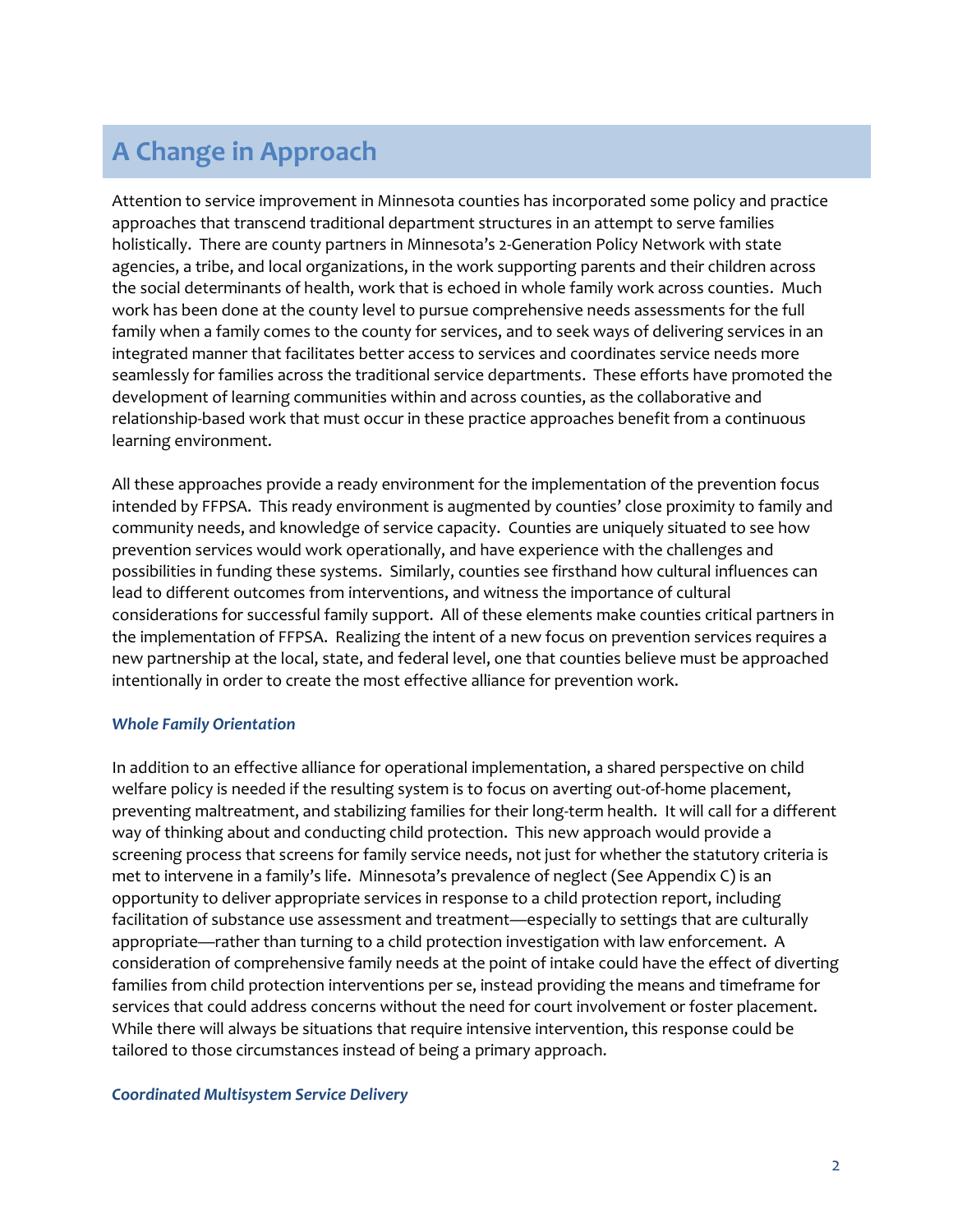Supporting a system that looks first to prevention services for families rather than assessing whether children need to be removed for safety also will require improved cross-system connections. Minnesota's current service structure segregates the key service types that are emerging for FFPSA across multiple divisions and even departments of state agencies, separation that is often mirrored at the local level. At a broad level, the categories of prevention services—substance use disorder prevention and treatment, mental health services, and in-home parenting skill-based services—have oversight from the Alcohol and Drug Abuse Division, Adult Mental Health Division, Children's Mental Health Division, and Child Safety and Permanency Division in the Minnesota Department of Human Services, as well as the Child and Family Health Division in the Minnesota Department of Health. Further, the small list of specific services that have been identified to date by the Administration on Children, Youth, and Families at the U.S. Department of Health and Human Services as meeting the required research standards under FFPSA are commonly delivered locally in Minnesota not only through mental health, substance abuse, and child welfare areas of social services, but also through home visiting in public health, in contracted community agencies, and in juvenile justice and adult corrections. Consistent with this scattering of service access, families with service needs regularly utilize multiple service systems simultaneously. Implementation of FFPSA in Minnesota provides an opportunity to improve this process for families, as successful implementation will require attention to cross-system service planning, data exchange, communication, and funding strategies.

With that as the foundation for implementation of FFPSA in Minnesota, the following elements should guide the implementation process.

# **Steps toward a New System**

# **Create cross-agency governance**

Given that FFPSA addresses the child welfare system, the temptation would be to vest the Child Safety and Permanency Division with implementation responsibilities, but this misses the scope and opportunities of FFPSA. Minnesota should instead devise a systemic implementation perspective that engages leadership in substance use and mental health along with child welfare, incorporating other service areas in light of the cross-system nature of delivering prevention services. Leadership at the state, county, and tribal levels must be engaged in leading implementation to ensure that implementation can be achieved more evenly statewide. AMC and MACSSA believe the Children's Cabinet has relevant experience in this area: its members have the needed cross-system perspective, and hold roles within their agencies to be able to promote effective implementation. There is tremendous value in convening across agencies and systems, and the Children's Cabinet has a history of strategic thinking that has sought broadly to improve the social determinants for health for children and families. County and tribal representation can be added to the Children's Cabinet for this work in order to advance a more complete operational perspective informed by local realities.

**AMC and MACSSA recommend immediate assembly of a governance structure including a range of state agencies and both county and tribal administrators of the child welfare system.**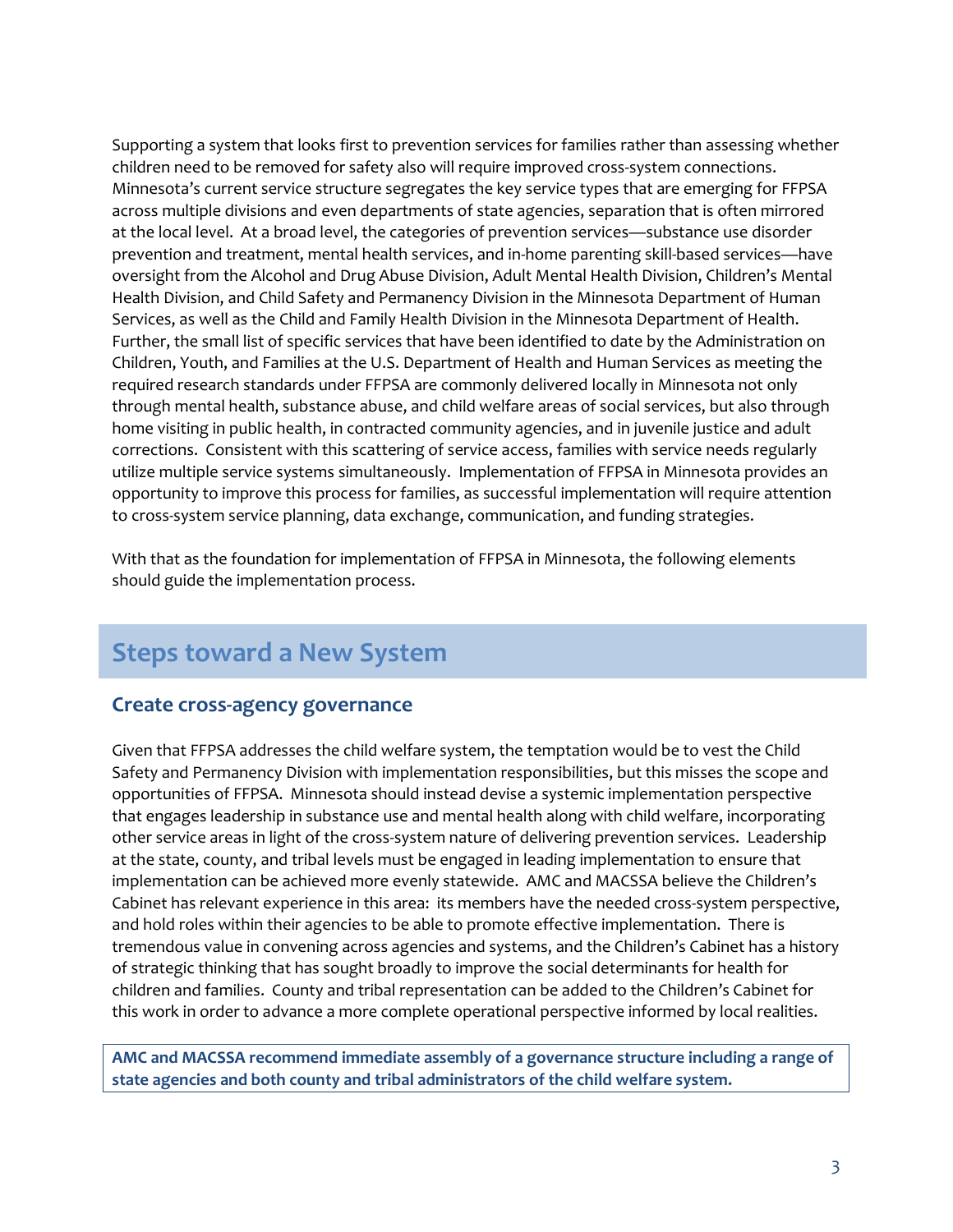# **Solicit consumer perspectives**

Minnesota's current system has been inadequate for supporting marginalized communities, and has been especially insufficient in serving African American families and families from tribal nations. Sauer Family Foundation in particular has completed recent engagement within these communities to inform the child welfare system on service delivery, but Minnesota needs more input from people who have experienced the system as the implementation of FFPSA moves forward in Minnesota. The state must fund and promote a human-centered design process with cultural communities and parents who have received child welfare services, including as related to parental substance use and parental mental health. Their experiences will be vital to both prevention service planning and to practice model design.

**AMC and MACSSA recommend that experiences of communities of color and parents who have had direct involvement in the current system be systematically gathered to inform the system design.**

# **Develop a prevention-focused practice model**

FFPSA, viewed most narrowly, will expand use of research-supported prevention services that improve the wellbeing and safety of children. AMC and MACSSA advocate that Minnesota uses the opportunity of FFPSA implementation to go beyond building up some prevention services to developing a practice model for Minnesota that proactively addresses family wellbeing. As noted above, the design process must be informed by communities of color, cultural communities, and parents who have experienced the system, and must move forward with active involvement of tribes, counties, and the state, including the range of service areas that have impact on families' social determinants of health. Minnesota's current child welfare system is designed to be reactive, engaging families only when there is indication that maltreatment has already occurred: Minnesota needs a better approach guided by the wisdom of families about what could have prevented their circumstances, and what type of assistance would have made a difference for them.

In the design of a practice model, attention has to be given to some key elements. Minnesota's state plan will require determining the target population to be served by prevention services, and a definition of imminent risk of out-of-home placement for IV-E eligibility will be reached. By having counties and tribes that administer the services engaged in the implementation, consideration of local needs for those definitions and the local system of care can be incorporated in the practice model. Similarly, in an approach that engages the multiple agencies and systems that have a role in prevention service delivery, there is a mechanism for shared vision and shared leadership in a new practice model. This would include expectations for achieving smooth service access for families across systems, for routine communication and coordination, for systematic outcome measurement, and for shared commitment to outcomes that go beyond maltreatment and placement measures to use social determinants of health as areas to mark progress. Most importantly, Minnesota must embrace a new approach to child welfare that values children's families as the best setting for their success and directs resources and professional development toward the strengthening of families rather than promoting intensive intervention by child protection in families' lives.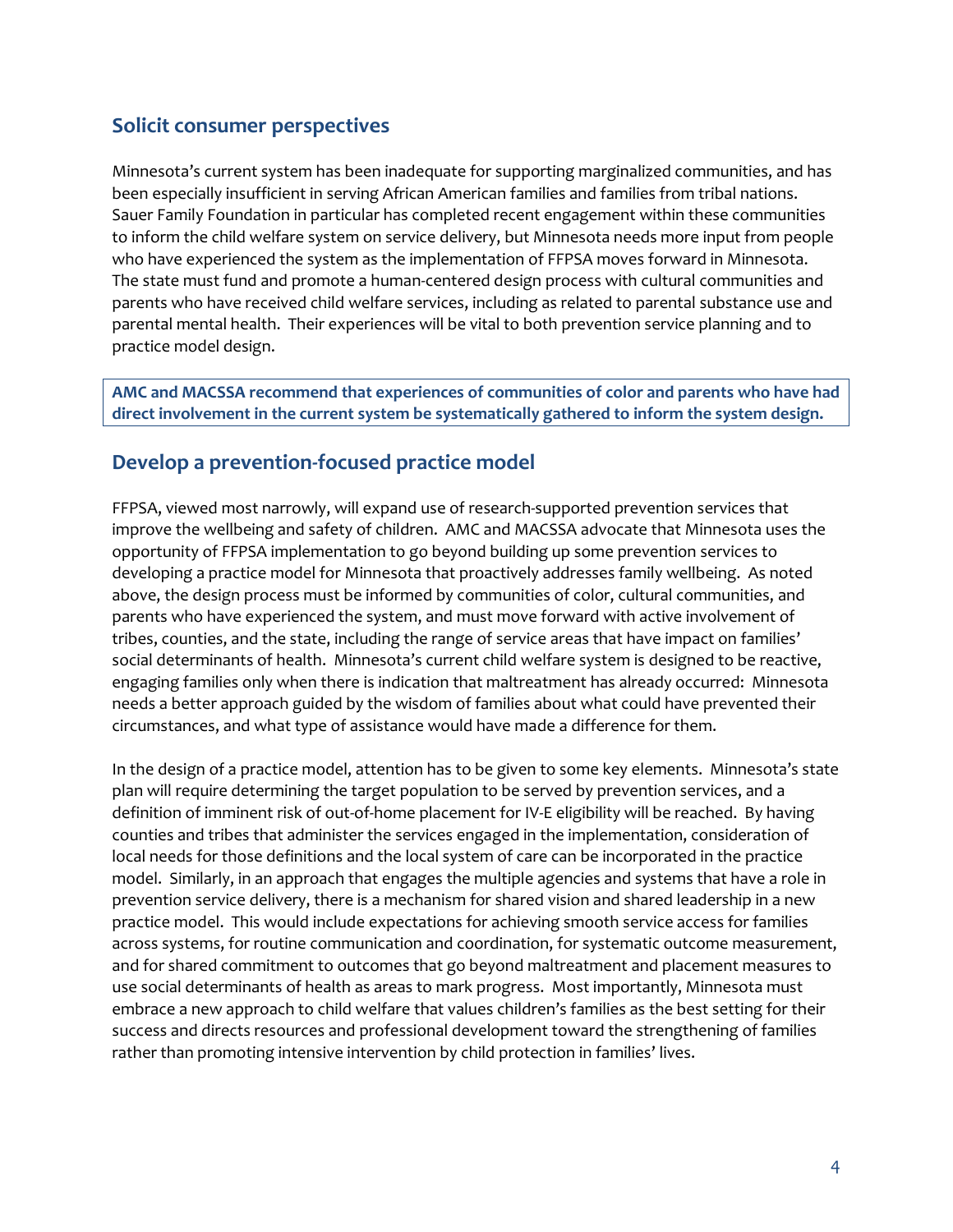Counties are well-equipped and committed to this transformation in service perspective. While county efforts need to be balanced by proceeding with the state as a partner and system supervisor, Minnesota has always been most innovative when counties plan and pilot ahead of statewide efforts, working with the state in developing local ideas and vision. Development of a new practice model is no different than past initiatives and reforms: AMC and MACSSA are well aware of counties that are able and ready to pilot new approaches that can shape Minnesota's path toward a better way to serve families.

**AMC and MACSSA recommend a prevention-focused practice model be developed based on consumer experiences, best practice research, and the expertise of multiple departments and levels of government.**

# **Improve system integration**

An approach to serving families across the social determinants of health will involve what are now separate program areas. There is the potential for interventions to be delivered in multiple areas of the public sector to take advantage of expertise and capacity, as well as the possibility of children at imminent risk of placement being identified in programs beyond just the child welfare system. As such, there is a need to look at changing or sharing infrastructure in support of a coordinated service delivery approach. This might include several aspects of how work is currently administered, but AMC and MACSSA see a few aspects as vital to be integrated.

#### *A more comprehensive intake*

The current child protection system accepts reports of concerns regarding a family and determines whether or not the circumstances, if true, would constitute maltreatment under Minnesota Statute. An approach of preventing harm and supporting families is likely to require a different type of intake that allows a family to be directed to the right service for the need, not just to a child protection assessment or Parent Support Outreach referral. This would likely mean an intake process that can identify what services a family currently is using to facilitate the ability to activate the most appropriate sector for a response. The requirements of being a IV-E candidate and having a case plan to address the identified need prior to the service points to a process that focuses on a risk and needs assessment led by the family's voice to establish the right support.

#### *Collective impact metrics*

The data sharing that enables a comprehensive intake process also could facilitate the type of communication needed to streamline services across multiple systems, and to track family outcomes that are more meaningful than single program outcomes. While child maltreatment and out-ofhome placement rates reported by race and age are important community indicators, so too are rates of homelessness for accompanied or unaccompanied minors, rates of Adverse Childhood Experiences like parental incarceration or witnessing domestic violence, percentage of preschoolers receiving a preschool screening by age four, percentage of students reading at grade level in third grade, and measures of high school graduation, employment, and poverty. A shift toward monitoring child wellbeing in this way will better inform the success of prevention efforts.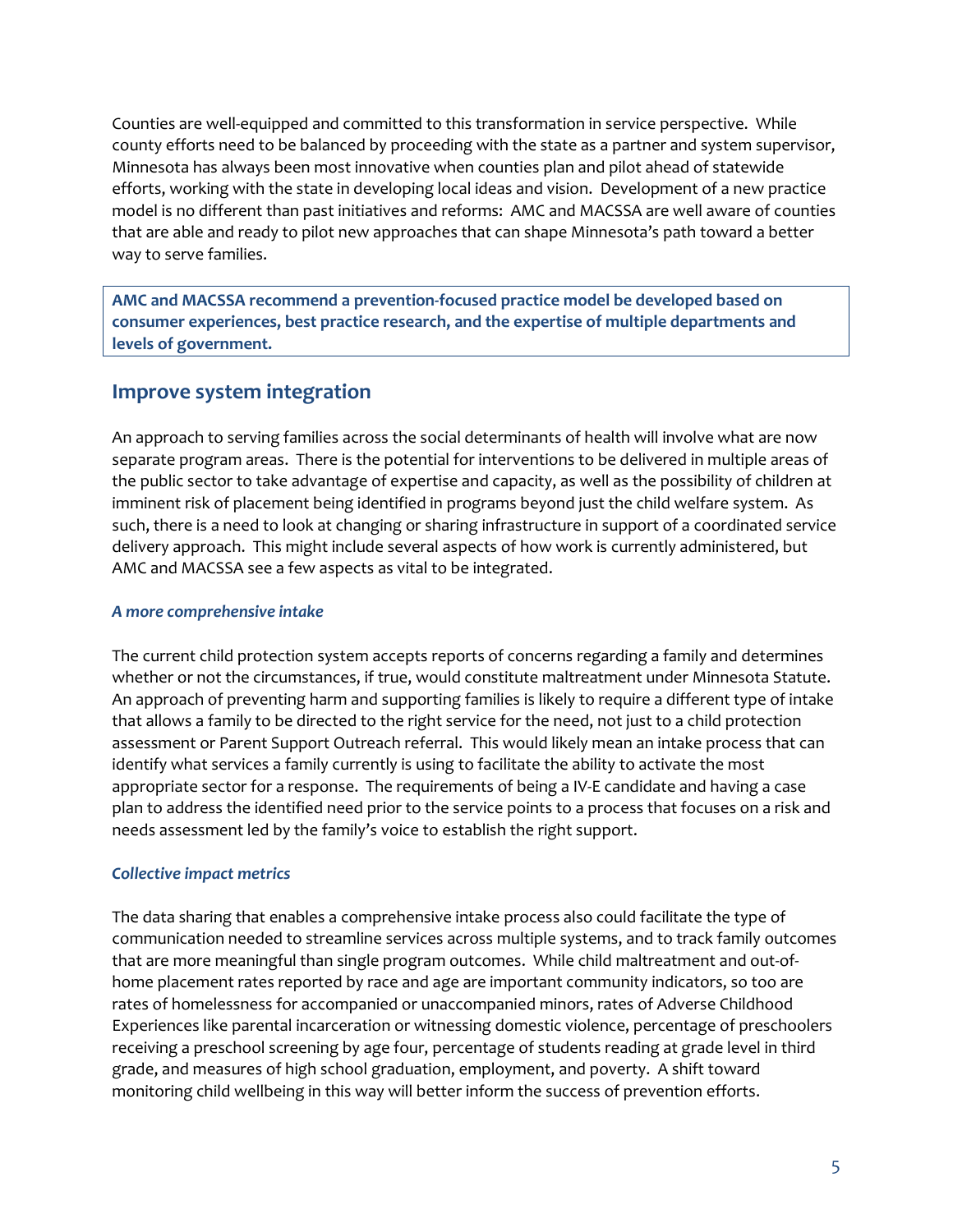#### *Shared data infrastructure*

Data systems used in serving families in Minnesota must be enhanced. Counties strive to be datadriven in service delivery in order to understand program impact, adapt, and improve experiences. To do so, counties and tribes need better access to the data inputted into the data systems, being able to push and pull information to improve services. Dashboards that represent the type of shared metrics that show the health of a community, including measures from Minnesota Department of Education, the community correction systems, public health nursing, and social services will allow local government to set local priorities. In addition to ready availability of this aggregate information, restrictions in data sharing need to be re-examined, especially with schools, juvenile justice, public health, child welfare, and social services to allow for service coordination. The shared elements should be structured in a manner that allows families to access the same information on their own, so that the systems function transparently in their coordination efforts. Ultimately, counties and tribes need the means to consider the whole family in order to put focus on their priority needs if root causes of instability and health barriers are to be addressed.

**AMC and MACSSA recommend integration of child- and family-serving agency work, especially at intake for services, service planning and in data collection, sharing, and reporting.**

# **Invest in system redesign**

Creating new services requires resources, independent of the resources needed to design and realize a new approach to serving families. Minnesota's current system relies on county levy for the largest portion of child welfare funding, a practice that produces variability around the state in the local means to serve families. Consistent services available statewide will require investment at the state level to address this system weakness. AMC and MACSSA see several components of FFPSA implementation that need adequate funding to succeed.

#### *Sustainable service array statewide*

Minnesota will be required in the state's plan to identify specific services for which IV-E reimbursement will be sought. It is critical that a service array is selected that is broad in the type of needs that are addressed by the interventions, and that are appropriate across the full spectrum of child ages. It is also important not to select all possible services for inclusion and forfeit the opportunity to have scale that would allow for efficient provider training, sufficient capacity, and robust learning communities specific to the intervention. Minnesota must be thoughtful and intentional about building the provider community and learning community support to ensure statewide access to high quality services: AMC and MACSSA see service identification as an important task of the governance group at the Children's Cabinet, informed by the Results First work at Minnesota Management and Budget. Once selected, establishing these services will not occur relying upon the reimbursement of half of the service cost through IV-E. Developing and maintaining an adequate capacity of service providers will only occur with continuous, predictable investment, an investment that should be anticipated and budgeted as part of FFPSA implementation.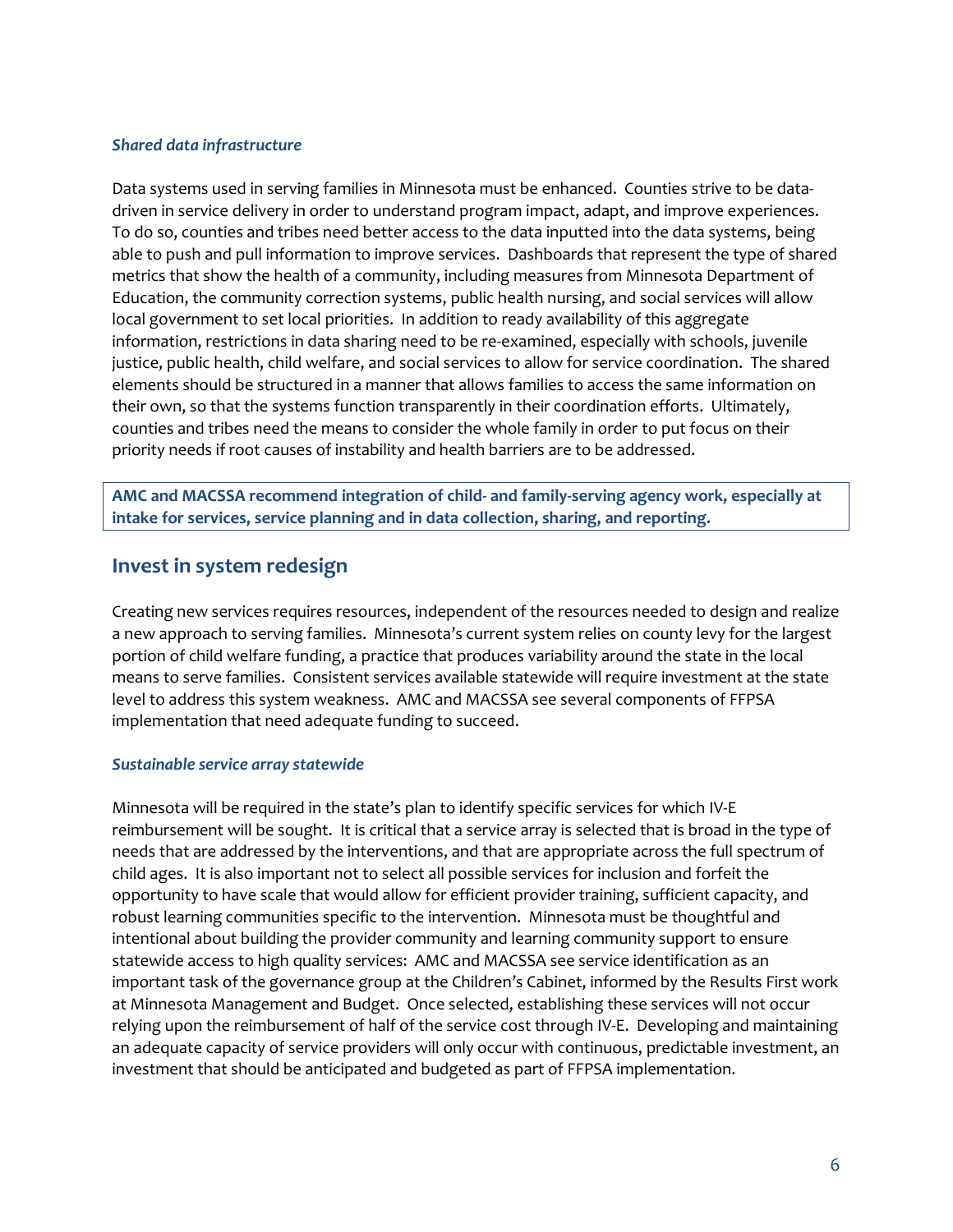Culturally specific services present a unique challenge in FFPSA. The research standards required of services under FFPSA are a barrier to most culturally-specific services, as the large scale research foundation required by FFPSA for service approval are seldom conducted on culturally-specific services. In light of Minnesota's disproportionality rates, having state funding as the priority for culturally-specific services likely will create more reliable capacity and access to these needed services rather than looking to FFPSA as the funding stream to reimburse half of the service costs.

#### *Continued commitment to child protection*

AMC and MACSSA anticipate that over time, Minnesota will experience positive outcomes from increased prevention efforts by seeing a reduction in child maltreatment and child out-of-home placement. The temptation in that circumstance could be to reallocate funding for child protection to other areas of the budget. It is important to recognize that there will still be families and children served in the child protection system, a system that in Minnesota is widely recognized as being inadequately funded. Taking steps that would continue inadequate funding for child protection still deprives some Minnesota children and families of the service resources that they depend on as they seek to reunify through the child protection court process. Financial commitments to the child protection system must persist for the existing needs of families in child protection.

#### *Replacing lost federal revenue*

FFPSA is a reallocation of federal funds, and did not include any new funding. As such, it anticipates a reduction in existing IV-E reimbursement to states to off-set prevention services costs. Reimbursement of a portion of the costs of congregate care setting such as group homes and shelters for eligible children will be limited significantly with FFPSA implementation. The restrictions on reimbursement of these settings are effective when the state opts in for reimbursement of prevention services costs, or by October 1, 2021, whichever comes first. For some counties, this loss of partial reimbursement of congregate placement costs for IV-E eligible children is a substantial financial blow. While the hope might be to place emphasis in service delivery on prevention and early intervention, this type of revenue loss could require counties to prioritize local resources to intensive services for children and families in-risk, rather than having the means to dedicate funds to other parts of the service continuum. Given the current reliance of the child welfare system on county funding, AMC and MACSSA know that it is critical to the functioning of the child welfare system for this lost federal revenue to be replaced.

#### *Funding directed to root causes*

FFPSA will open different funding opportunities to focus on prevention, and it is clearly the recommendation and intent of AMC and MACSSA that Minnesota places greater financial emphasis on providing families support before circumstances get worse such that child safety is imperiled. The redirection of IV-E reimbursement to prevention services could be an element of "growing the pie" in Minnesota: when IV-E reimbursement is accessed for prevention services, Minnesota should seek to redirect any savings toward unaddressed needs. The barriers to health and stability in Minnesota families that require greater financial attention include health disparities, housing instability, racial inequities, substance use disorder, and public program fiscal cliffs, all of which transcend specific programs and hold families and communities back when unaddressed.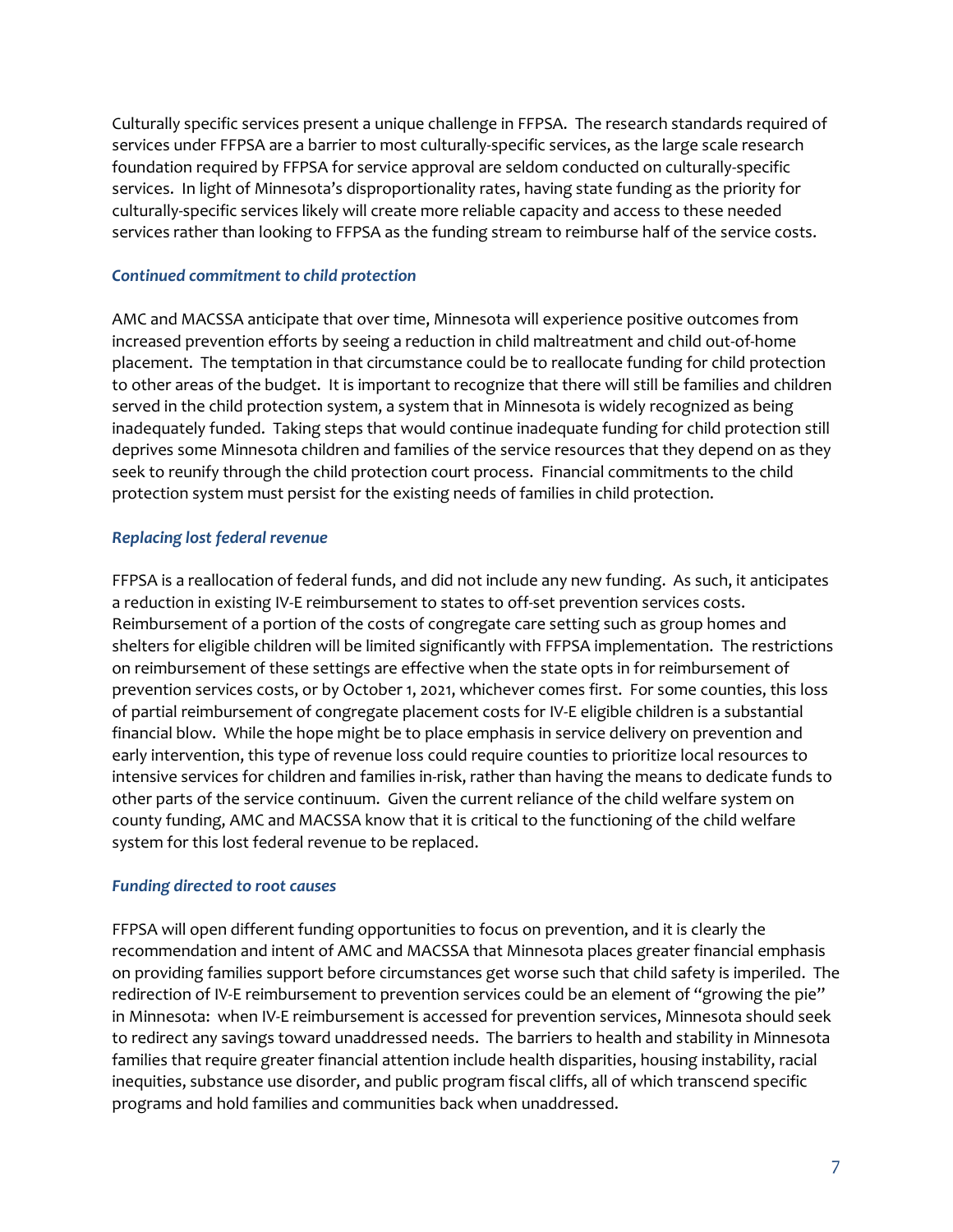**AMC and MACSSA recommend that state funding commitments are secured to replace lost federal revenue, to maintain core child protection services, and to invest in a sustainable array of prevention services statewide, with any prevention-created savings being rededicated to support greater family stability across areas impacting the social determinants of health.**

# **Support Qualified Residential Treatment Programs**

There is the potential for some congregate settings still to be reimbursed following FFPSA implementation if they meet new federal Qualified Residential Treatment Program (QRTP) requirements. These requirements have quality improvements in staffing and program elements for treatment programs, requirements that will come with additional costs for programs. There is already an effort underway to survey corporate foster homes regarding the potential to become qualified, and to determine with existing treatment programs whether they plan to comply with the new standards. Preliminary results of Minnesota's children's mental health intensive needs study underscore the limited access to residential treatment for children with the most significant treatment needs, yet there is the potential that this reimbursement loss will further compound access and funding difficulties. (Minnesota's residential treatment system for children is currently under financial pressure due to a reclassification of the programs as Institutions for Mental Disease, eliminating Medical Assistance reimbursement, at the same time as the hoped-for transition to Psychiatric Residential Treatment Facilities for these programs has yet to fully materialize.) Loss of IV-E revenue for these placements without replacement of this revenue would shift costs to counties, forcing counties to focus resources on funding deep-end needs instead of prevention or early intervention.

There are benefits to investment in Minnesota's residential treatment programs, beyond avoiding the cost shift to counties that would impact service capacity overall. The current system commonly places children in treatment programs that are outside their communities, sometimes even outside of Minnesota. Travel can be beyond the means of the child's family, and family involvement both as sought now and as would be more rigorously required under FFPSA can be difficult to achieve at a distance. A state investment in Minnesota's residential treatment programs for children's mental health could support compliance with requirements to become Qualified Residential Treatment Programs, and the resulting family involvement and post-discharge service requirements for QRTP may even create needed local and community-based services. A state commitment to residential treatment programs is needed in a range of areas, including but not limited to:

- Establishing the process for newly-required independent evaluators to assess the appropriateness of the placement within thirty days, per FFPSA requirements,
- Aiding in capacity for earlier and thus a higher volume of court access, per FFPSA court oversight mandates,
- Providing financial assistance for the upgrades in staff and programming under the Act,
- Replacing lost IV-E revenue to counties and tribes, and
- Convening and educating court and other partners to stand up the system to uphold the new requirements for children's mental health treatment programs.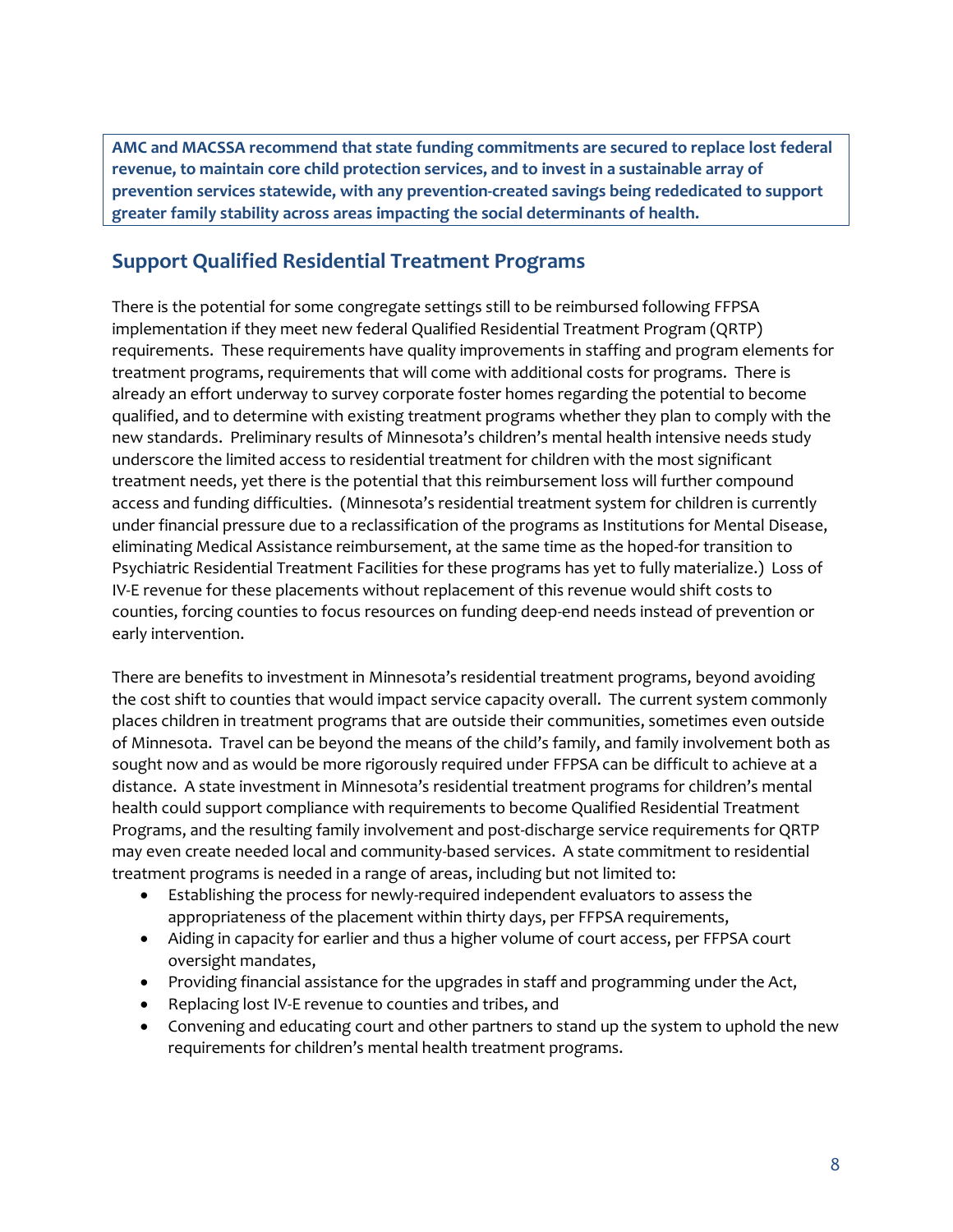**AMC and MACSSA recommend prompt establishment of QRTP compliance elements, with support for current congregate settings to meet standards and remain viable in the continuum of care.**

## **Begin intentional communication and outreach**

Just as convening and educating is needed regarding the new qualified residential treatment program status, communication is needed overall with service providers, with other child- and familyserving agencies, across the public sectors, with cultural communities, and more. A plan for communication to all stakeholders is needed in both FFPSA requirements and a new view of serving families to support and stabilize them for improved child wellbeing.

**AMC and MACSSA recommend a comprehensive communication effort on FFPSA.**

# **Require timely action**

Minnesota, its counties, and tribes must move as expeditiously as possible on these matters. Together we must delineate our path forward so that we can all lead this transformation and have clear positions from which to respond to guidance from the federal government on FFPSA in the future. States may implement at any point from October 1, 2019 to October 1, 2021: Minnesota has indicated that we will not begin October 1, 2019, but we should not default to waiting until the end and miss the chance to motivate necessary improvements sooner. At this point, optimal timing may come in moving promptly to establish the required elements for Qualified Residential Treatment Program reimbursement in order to reduce some IV-E revenue loss, and then identifying the scope of prevention services for Minnesota's plan based on the scope of needs and full continuum of child ages as the Administration on Children, Youth, and Families at the U.S. Department of Health and Human Services releases approved options. Minnesota should implement FFPSA as quickly as is feasible once these two components are in place.

AMC and MACSSA hope that convening the governance structure described above will happen as soon as possible, preferably not later than the third quarter of 2019. Minnesota has an urgent need to focus now on addiction, and bringing substance use disorder services into the planning process at the earliest phase could facilitate better integration with substance use disorder reform already underway. There is much work to be achieved in collecting the perspectives of families, communities, and partners to guide the multisystem governance group at the Children's Cabinet in designing a new practice model, yet it is vital work. The result could be real support for family wellbeing that provides lifelong benefits that transcend just reducing child maltreatment and out-ofhome placement.

**AMC and MACSSA recommend that action on implementation and a new prevention focus to improve family wellbeing begin now.**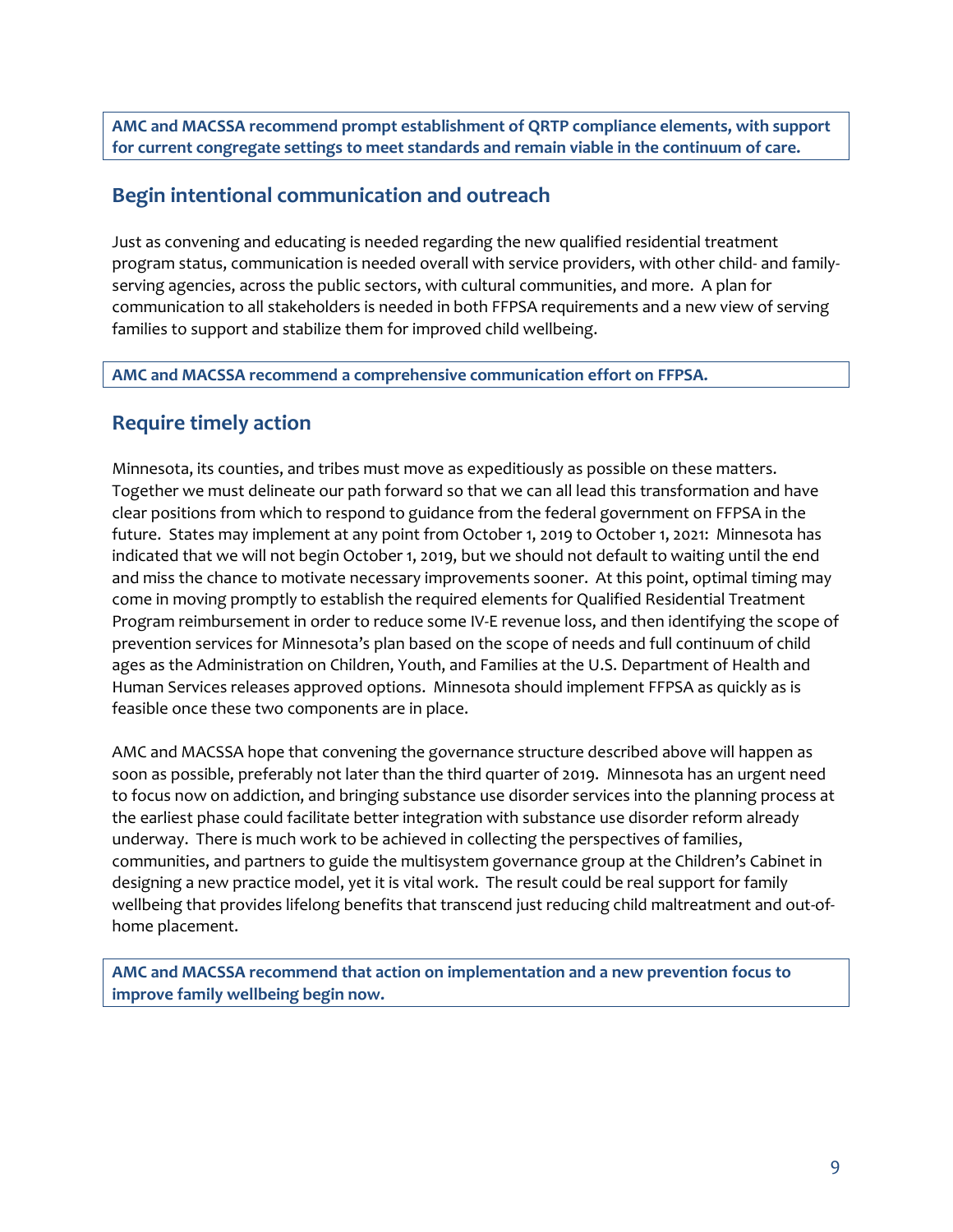# **Appendices**

**Appendix A:** Family First Prevention Services Act (FFPSA), National Conference of State Legislatures, May 15, 2018

**Appendix B:** County Principles on the Implementation of Family First Prevention Services Act, Association of Minnesota Counties and Minnesota Association of County Social Services Administrators, February 2019

**Appendix C:** Elements of Maltreatment in Minnesota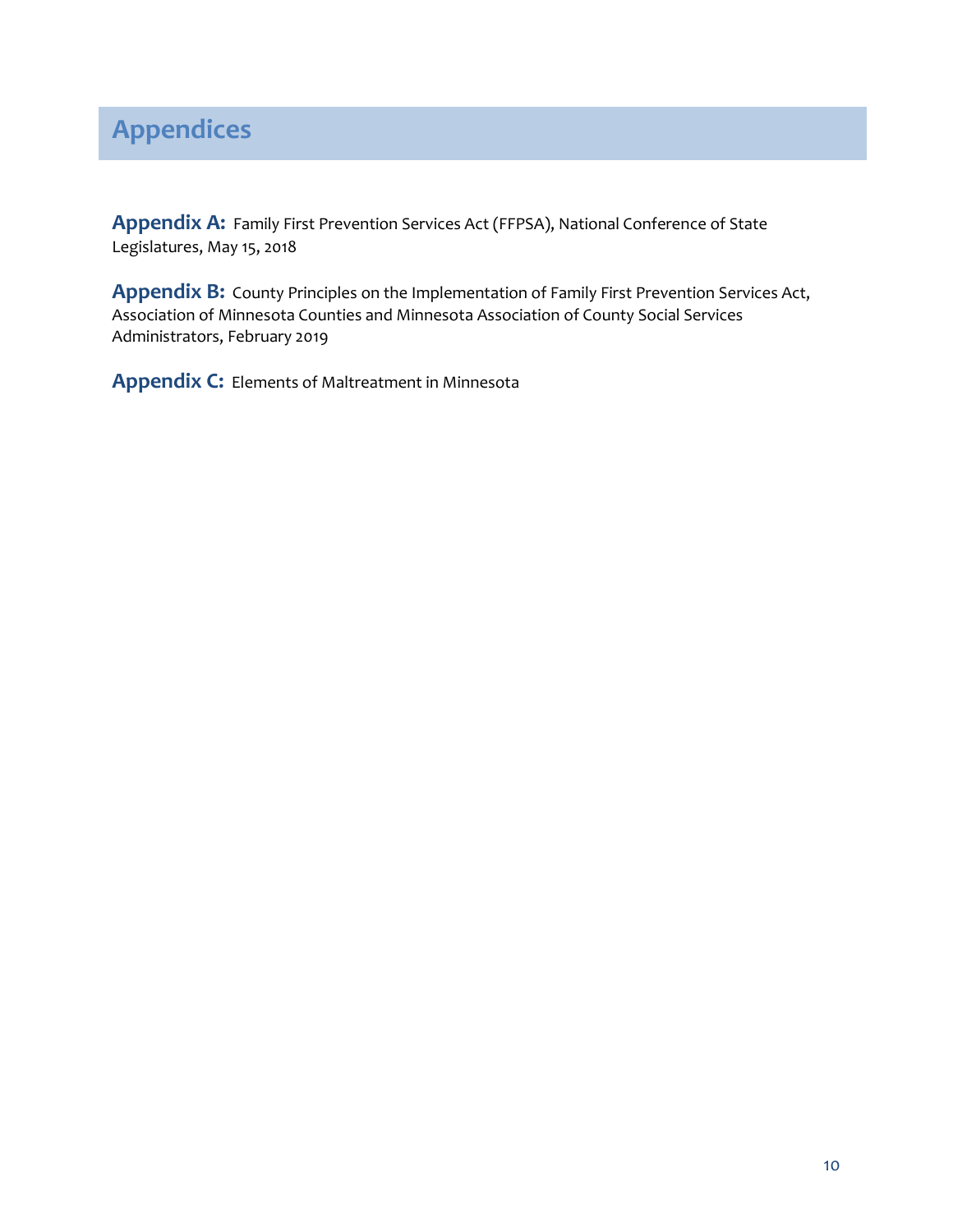On Feb. 9, President Donald Trump signed th[e Bipartisan Budget Act of 2018 \(H.R. 1892\)](https://www.congress.gov/bill/115th-congress/house-bill/1892/text) to keep the government funded for six more weeks and pave the way for a long-term budget deal that will extend to the end of the fiscal year. Included in the act is the Family First Prevention Services Act, which has the potential to dramatically change child welfare systems across the country.

One of the major areas this legislation seeks to change is the way Title IV-E funds can be spent by states. Title IV-E funds previously could be used only to help with the costs of foster care maintenance for eligible children; administrative expenses to manage the program; and training for staff, foster parents, and certain private agency staff; adoption assistance; and kinship guardianship assistance.

Now states, territories, and tribes with an approved Title IV-E plan have the option to use these funds for prevention services that would allow "candidates for foster care" to stay with their parents or relatives. States will be reimbursed for prevention services for up to 12 months. A written, trauma-informed prevention plan must be created, and services will need to be evidence-based. The U.S. Department of Health and Human Services (HHS) expects to release guidance on service eligibility before Oct. 1, 2018.

The Family First Prevention Services Act also seeks to curtail the use of congregate or group care for children and instead places a new emphasis on family foster homes. With limited exceptions, the federal government will not reimburse states for children placed in group care settings for more than two weeks. Approved settings, known as qualified residential treatment programs, must use a trauma-informed treatment model and employ registered or licensed nursing staff and other licensed clinical staff. The child must be formally assessed within 30 days of placement to determine if his or her needs can be met by family members, in a family foster home or another approved setting.

Certain institutions are exempt from the two-week limitation, but even they are generally limited to 12 month placements. Additionally, to be eligible for federal reimbursement, the act generally limits the number of children allowed in a foster home to six. Although the new programs are optional state officials will need to review their policies and develop state plans that are in line with the latest federal guidelines.

### **TITLE VII—Family First Prevention Services Act | Subtitle A—Investing in Prevention and Supporting Families**

## SEC. 50702. PURPOSE:

"The purpose of this subtitle is to enable States to use Federal funds available under parts B and E of title IV of the Social Security Act to provide enhanced support to children and families and prevent foster care placements through the provision of mental health and substance abuse prevention and treatment services, in-home parent skill-based programs, and kinship navigator services."

## **PART I—Prevention Activities Under Title IV–E**

*States Have the Option to Use Title IV-E to Prevent Children's Entry into Foster Care*

- Allows the use of Title IV-E funds for the following services to prevent the placement of children and youth into the foster care system.
	- o In-home parent skill-based programs.
	- $\circ$  Mental health services and substance abuse prevention and treatment services.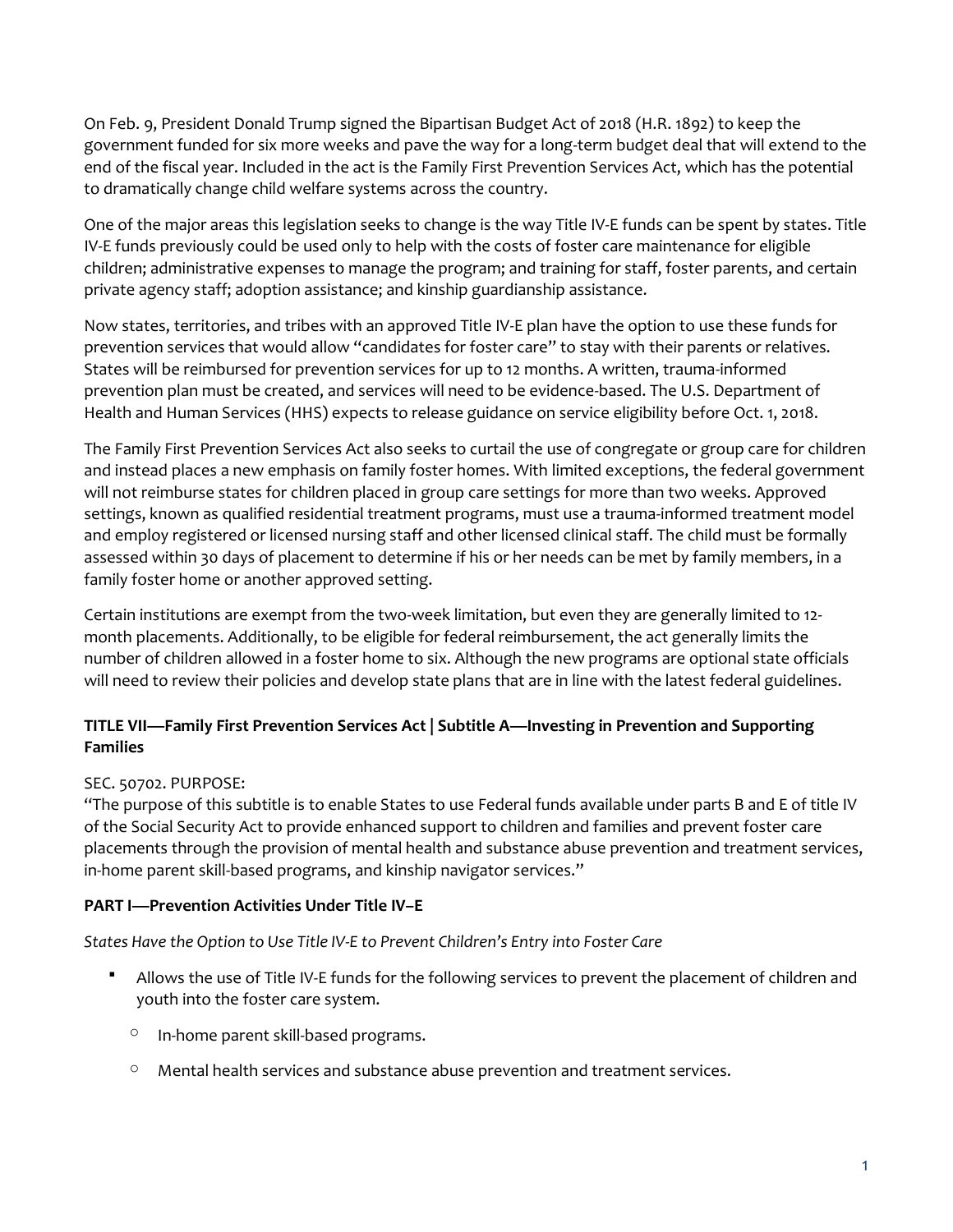- Title IV-E funds can only be used in this capacity for 12 months for children who are "candidates for foster care" and for pregnant or parenting foster youth. The act further clarifies that children and youth under the guardianship of a kin caregiver are also eligible for these funds.
- Eligible services must meet certain requirements:
	- $\degree$  The service must be described as part of a state's plan.
	- $\degree$  There must be a manual outlining the components of the service.
	- $\circ$  The service must show a clear benefit.
	- $\degree$  The service must meet one of the following three thresholds:
		- o **Promising Practice:** Created from an independently reviewed study that uses a control group and shows statistically significant results.
		- o **Supported Practice:** Uses a random-controlled trial or rigorous quasi-experimental design. Must have sustained success for at least six months after the end of treatment.
		- o **Well-supported treatment:** Shows success beyond a year after treatment.
- The secretary of the Department of Health and Human Services will be responsible for creating a clearinghouse of approved services by October 2018. These services will most likely be similar to those identified through the California Evidence-Based Clearinghouse on Child Welfare
- " The secretary may waive the evaluation requirement for a practice if they find the practice to be effective.
- States that choose to use Title IV-E funds must demonstrate maintenance of effort of state foster care prevention spending at the same level as their 2014 spending.
- States with fewer than 200,000 children for the year 2014 may opt to base their maintenance of effort on their expenditures for 2014, 2015 or 2016.
- " This section also extends the matching rate from the federal government for prevention services to 2026. The Federal Medical Assistance Percentage will be applied beginning in 2027.

#### **PART II—Enhanced Support Under Title IV–B**

*Improving the Interstate Placement of Children and Extending Substance Abuse Partnership Grants*

- Funding authority is provided to support states in establishing an electronic interstate processing system for the placement of children into foster care, guardianship or adoption. It also creates a \$5 million grant fund to improve interstate placement of children.
- FFPSA extends regional partnership grants for five years and allows the grants to be used on a statewide basis and for organizations that are not state agencies.

#### **PART III—Miscellaneous**

*Model Licensing Standards for Kinship Care Homes and Preventing Child Maltreatment Deaths*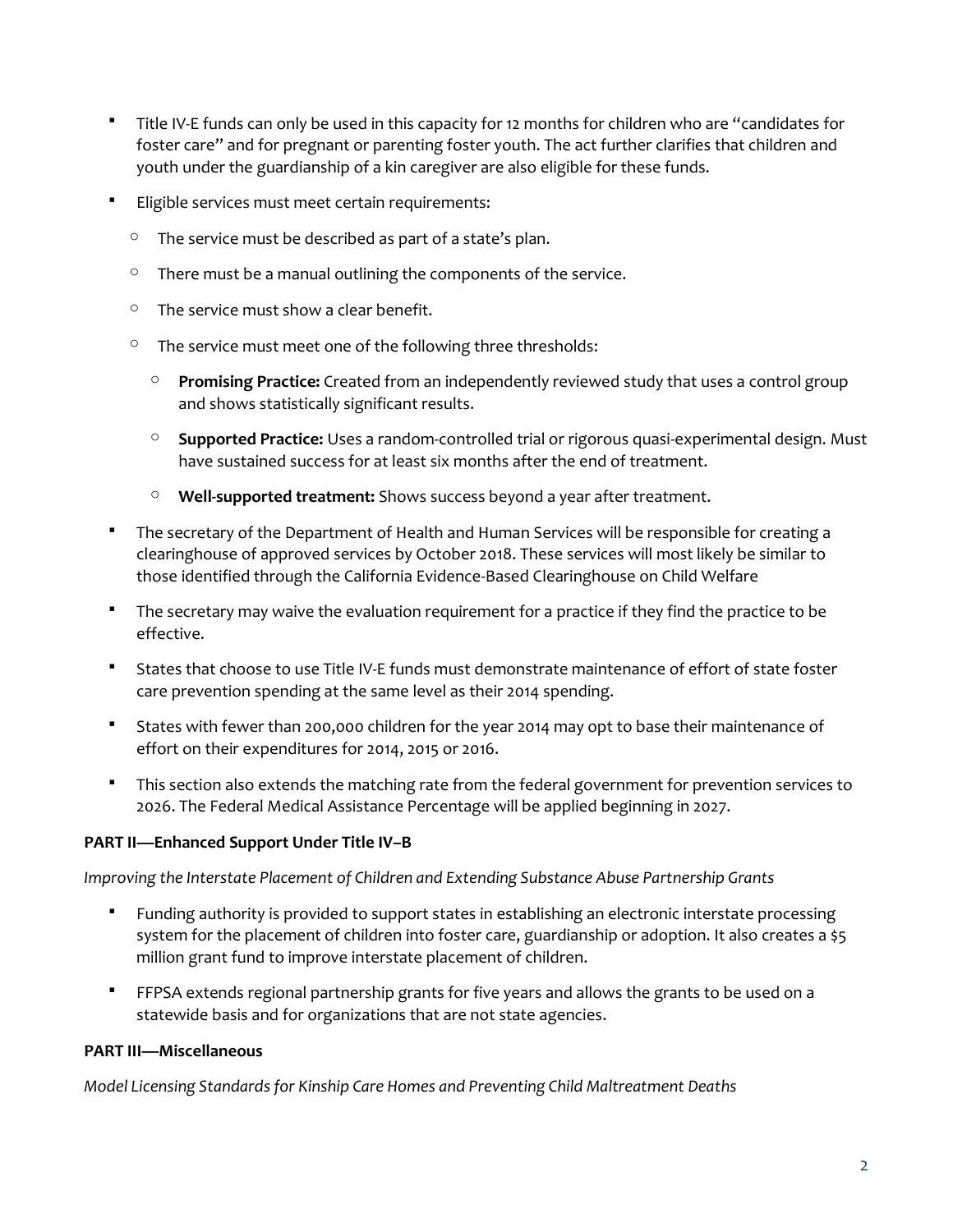**States must demonstrate that they are in line with newly established national model licensing** standards for relative foster family homes.

#### **Tracking and Preventing Child Maltreatment Deaths**

 States must create a plan and fully document the steps taken to track and prevent child maltreatment deaths in their state.

#### **PART IV—Ensuring the Necessity Of A Placement That Is Not In A Foster Family Home**

*Focus on Family Foster Care: Major Reforms to Congregate, Residential and Group Care*

- Federal law defines a reimbursement-eligible family foster home as having six or fewer children, and a reimbursement-eligible child care institution as having 25 or fewer youth.
- " This section places a limit of two weeks on federal payments for placements that are not foster homes or qualified residential treatment programs. This rule takes effect Oct. 1, 2019.
- An exception to this rule is made under the following circumstances:
	- $\circ$  Juvenile justice system (states may not incarcerate more juveniles under this provision).
	- o Prenatal, postpartum or parenting support for teen moms.
	- o A supervised setting for children 18 or older.
	- $\circ$  High-quality residential activities for youth that have been victims of trafficking or are at risk of it.
- States may delay the implementation of this part of the legislation for two years, but if they choose to do so they will delay funding for prevention services for the same length of time.
- For a setting to be designated as a qualified residential treatment program, it must meet the following qualifications:
	- $\circ$  Licensed by at least one of the following:
		- o The Commission on Accreditation of Rehabilitation Facilities.
		- o Joint Commission on Accreditation of Healthcare Organizations.
		- o Council on Accreditation.
	- $\circ$  Utilizes a trauma-informed treatment model that includes service of clinical needs.
	- $\degree$  Must be staffed by a registered or licensed nursing staff.
		- $\degree$  Provide care within the scope of their practice as defined by state law.
		- o Are on-site according to the treatment model.
		- $\circ$  Are available 24 hours a day and seven days a week.
	- $\circ$  Be inclusive of family members in the treatment process if possible, and documents the extent of their involvement.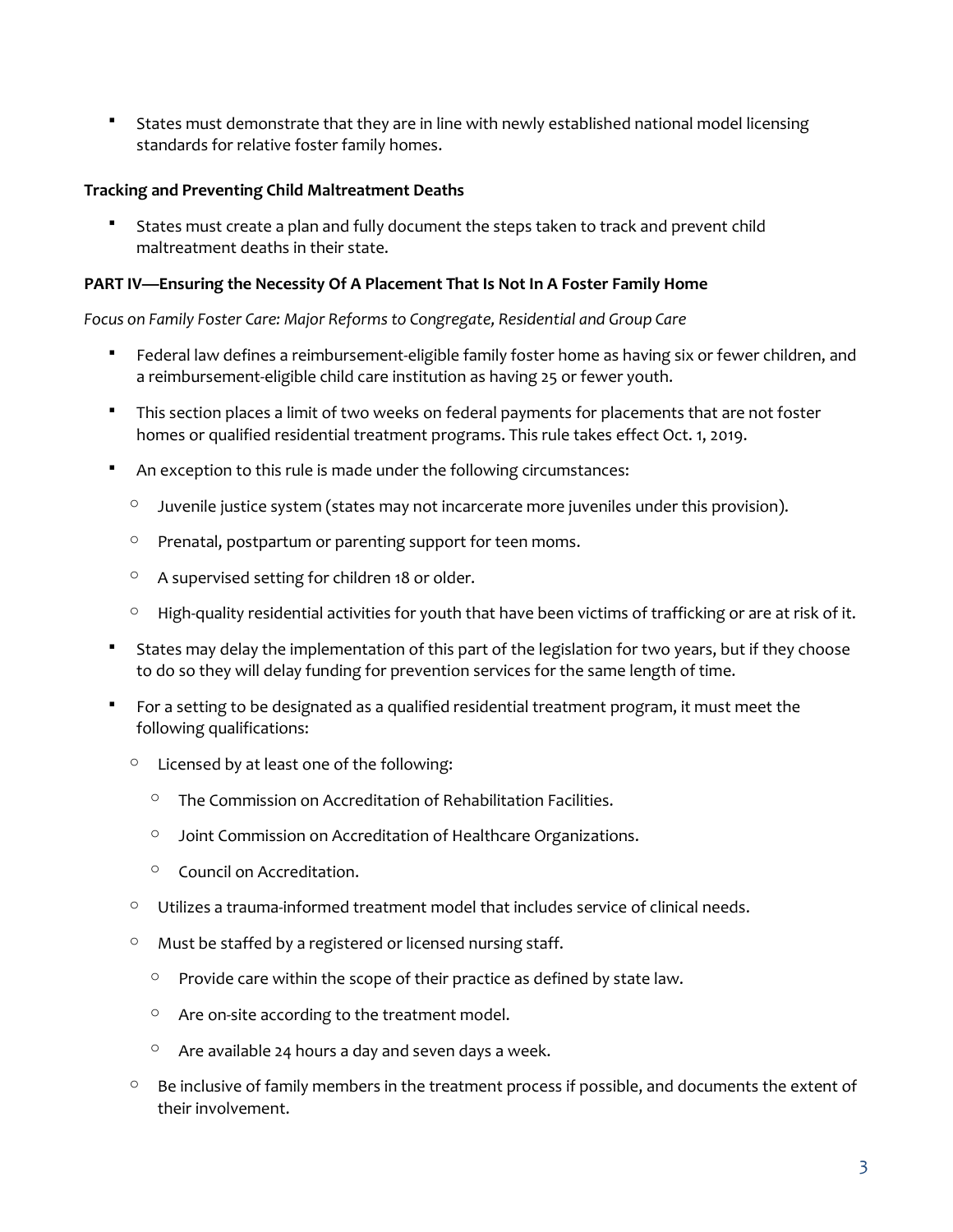- $\circ$  Offer at least six months of support after discharge.
- Within 30 days of a youth being placed in a qualified residential treatment program, an ageappropriate and evidence-based review must be performed to determine if a qualified residential treatment program is the best fit for them.
- The court must approve or disapprove the placement within 60 days and continue to demonstrate at each status review that the placement is beneficial to the youth. The state must also show that progress is being made in preparing a child to be placed with a family, in a foster family home or with an adoptive parent.
- After 12 consecutive months or 18 nonconsecutive months, the state must submit to the secretary of health and human services approval for continued placement from the head of the state child welfare agency
- States must develop a plan to prevent the enactment or advancement of policies or practices that would result in an increase in the population of youth in a state's juvenile justice system. States are also required to train judges and court staff on child welfare policies, including limitations on use of funding for children placed outside of a foster care family.
- By 2020 the Department of Health and Human Services will perform an assessment of best practices
- Starting Oct. 1, 2018, states are required to conduct criminal history and child abuse and neglect registry checks on any adults working in a childcare institution.

# **PART V—Continuing Support For Child And Family Services**

*Recruiting and Keeping Foster Families: Increased Financial Support through 2022*

 A one-time, \$8 million competitive grant will be made available through 2022 to support the recruitment and retention of high-quality foster families.

## **Extending John H. Chaffee Foster Care Independence Programs to Age 23**

 States may use John H. Chafee Foster Care Independence Program funds for youth up to 23 years of age who have aged out of foster care if that state has extended federal Title IV-E funds to children up to age 23 They may also extend education and training vouchers up to age 26, but for no more than five years total.

## **PART VIII—Ensuring States Reinvest Savings Resulting From Increase In Adoption Assistance**

- " The Fostering Connections to Success and Increasing Adoptions Act, signed in 2008, set the income test for federal adoption assistance payments to gradually expire by 2019. Teens were to be the first group to be exempt from the income test and this exemption would gradually extend to newborns.
- With the FFPSA this process is halted at 2-year-olds until 2024. The federal Government Accountability Office is tasked with conducting a study to determine how states are using the money they saved from the exemptions. The income test for federal adoption assistance payments will end in October 2024.

**NATIONAL CONFERENCE OF STATE LEGISLATURES**, May 15, 2018. [http://www.ncsl.org/research/human](http://www.ncsl.org/research/human-services/family-first-prevention-services-act-ffpsa.aspx)[services/family-first-prevention-services-act-ffpsa.aspx](http://www.ncsl.org/research/human-services/family-first-prevention-services-act-ffpsa.aspx)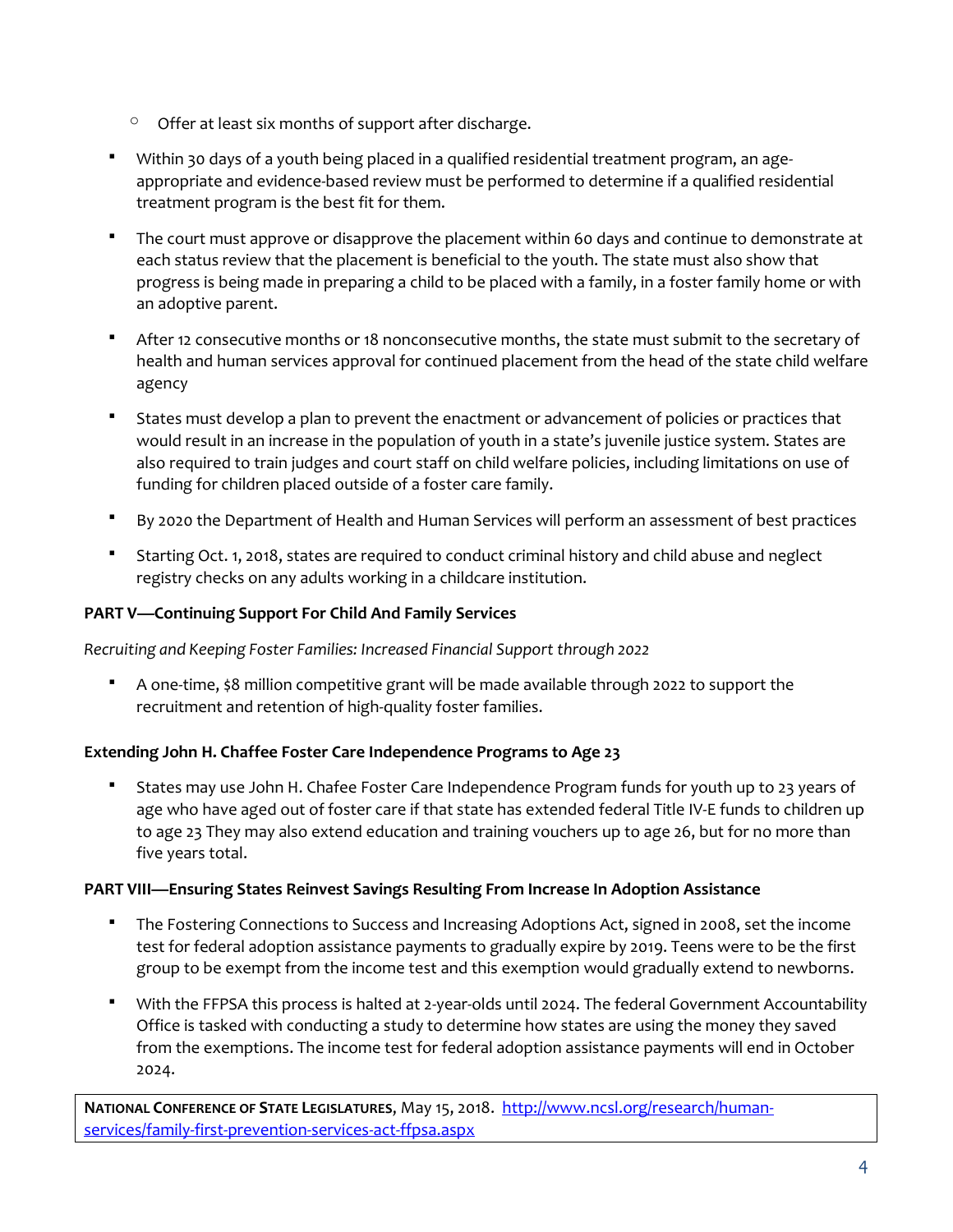# **County Principles on the Implementation of Family First Prevention Services Act**

**Transformative:** The way forward must promote transformation of current approaches for families and children to emphasize support before harm occurs, amplifying safety in a culturally relevant manner, equitably and consistently statewide.

**Reduce disparities:** Access, services, policies, and procedures must be equitable and just, culturally-appropriate and culturally-relevant, and reduce disproportionate impact on communities of color.

**Preventative:** It is vital to include in Minnesota's plan a full continuum of prevention services for supporting families. Child maltreatment is the result of the interaction of a number of individual, family, and environmental factors, thus prevention of maltreatment needs a comprehensive approach across sectors (e.g., public health, government, education, social services, and justice). Preventing maltreatment and out-of-home placement is a priority for the system changes.

**Investment:** Transforming systems requires financial viability across the continuum of care, sustaining a predictable level of funding and effort through the transition and beyond. The State of Minnesota must commit to this investment, providing predictable investment in all regions, to all cultural communities, statewide.

**Shared infrastructure:** The connection between public service departments—education, public health, human services, corrections—must be strengthened to help ensure common practices are applied to fund services, implement shared data systems, and support families, youth, and children. Services should be aligned with outcomes and intended to prevent child maltreatment, avoiding child protection involvement. Data systems must allow seamless movement of individual family service plans across systems so that families can access support without being limited by the department where concerns first arose.

Governance: State, counties, and tribes need to be strong partners to lead in a transformation of the system.

**Stakeholder role:** Reimagining and building a system must include families, youth, cultural communities, and elected officials. Local realities must be integrated into system development.

**Partnership:** Decisions affecting planning and service delivery need to be made by engaging with a cross section of stakeholders, including non-government partners and cultural communities in both planning and delivering services.

**Family-focused:** A successful system must deliver interventions that families regard as being beneficial in addressing the needs of the family, youth, and children.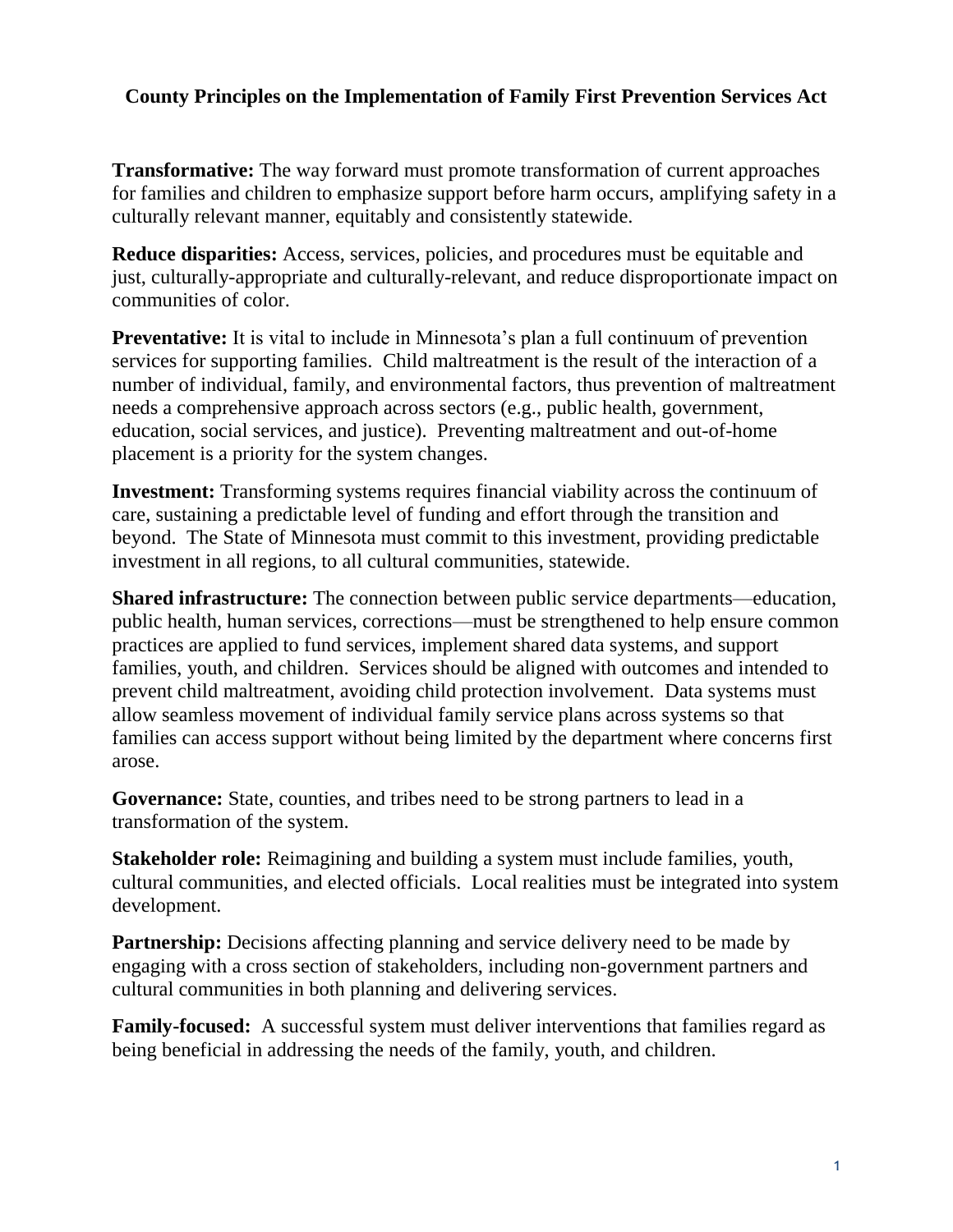**Statewide access:** Families and children throughout the state must have equal access to services that are close to their families and communities.

**Professional development:** Expansion of a well-trained diverse workforce is necessary to deliver quality services statewide and prepared to deliver services across systems. This must include attention to creating learning communities for serving families with complex needs, as well as systems to ensure model fidelity for research-supported services.

**Outcome-driven:** Wherever possible, the system structure must be directed toward proven approaches that promote positive outcomes for families, youth, and children rather than prescriptive policies. Child safety must take precedence over system compliance.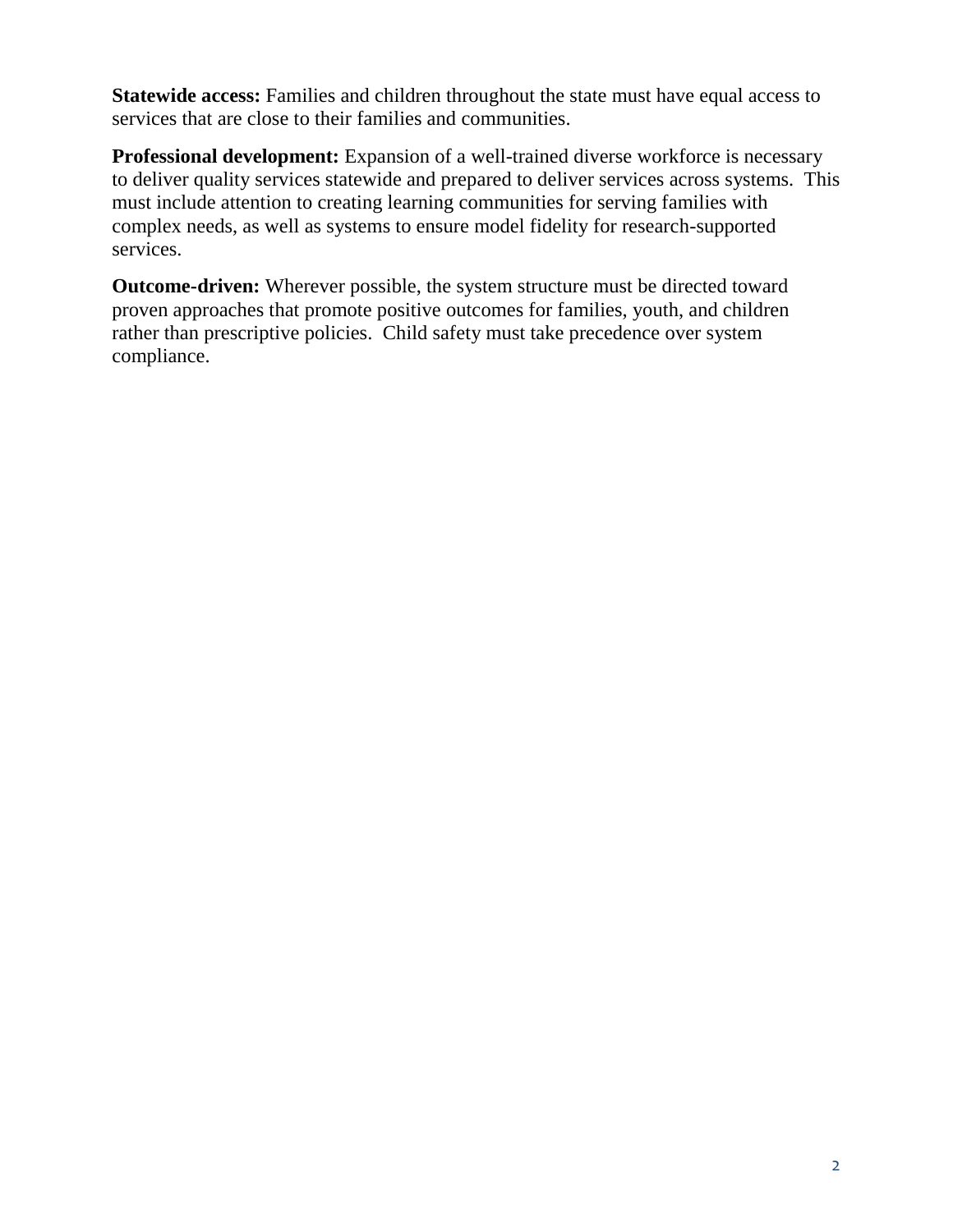# **Elements of Maltreatment in Minnesota**

The Minnesota Department of Human Services provided the following descriptions of child protection services in *Minnesota's Child Maltreatment Report, 2017*:

- There were 39,606 alleged victims involved in at least one completed assessment or investigation following a screened in child maltreatment report.
- Since 2008, there has been about a 75 percent increase in completed assessments/ investigations; the increase in workload has greatly exceeded increases in funding for child welfare agencies.
- American Indian children were about five times more likely to be involved in completed maltreatment assessments/investigations than white children, while children who identify with two or more races and African-American children were both approximately three times more likely to be involved.
- Minnesota continues to struggle with opportunity gaps for families of color and American Indian families. The disproportionality seen in child protection cases is further evidence of a gap in services and opportunities for these families and children.
- Children age 8 and younger represented the majority involved in completed maltreatment assessments/investigations (59.7 percent) in 2017.
- Alleged victims with allegations of neglect constituted the largest group of children by far, with approximately 62.2 percent of all children in 2017.
- Prenatal exposure to alcohol or substances is one form of neglect. In 2017, 1,672 children were prenatally exposed to alcohol or illegal substances. This represents a 26 percent increase since 2016, and a 121 percent increase since 2013.
- Maltreatment allegations of chronic and severe use of a controlled substance/alcohol have also seen a similar large increase. There were 2,681 children with this allegation identified in 2013, increasing to 6,321 alleged victims in 2017. (p. 5-6)

These statistics affirm the experiences of counties: that child protection volume has increased significantly and beyond the resources allocated for child protection intervention, that the children involved in child protection are young and disproportionally children of color or from tribal nations, and that neglect—especially related to parental substance use—is a dominant portion of child protection work in Minnesota counties and tribes.

Minnesota's Child Maltreatment Report notes the state's poor performance for children of color, which is not a new phenomenon in Minnesota. Disproportionality is also stark when looking at out of home placement. A Racial Disproportionality Index examines children's rate of representation in the foster care system compared to their rate of representation in the general population by racial group, with an index of 1.0 being no disproportionality, less than 1.0 being underrepresentation and greater than 1.0 being overrepresentation. Minnesota's 2010 Racial Disproportionality Index for African American/Black children was 4.4; the 2013 Racial Disproportionality Index was 2.1; the 2014 Index was 1.8; the 2015 Index was 1.9. For American Indians children in placement, the state's Racial Disproportionality Index in 2010 was 8.1; the 2013 Racial Disproportionality Index was 14.8; the 2014 Index was 17; the 2015 Index was 13.1. In all years reported, Minnesota's Racial Disproportionality Index for children from tribal nations was the worst in the United States, comparing to a U.S. rate of 2.7 for fiscal year 2015. (National Council of Juvenile and Family Court Judges Juvenile Law Program, 2015-2017.)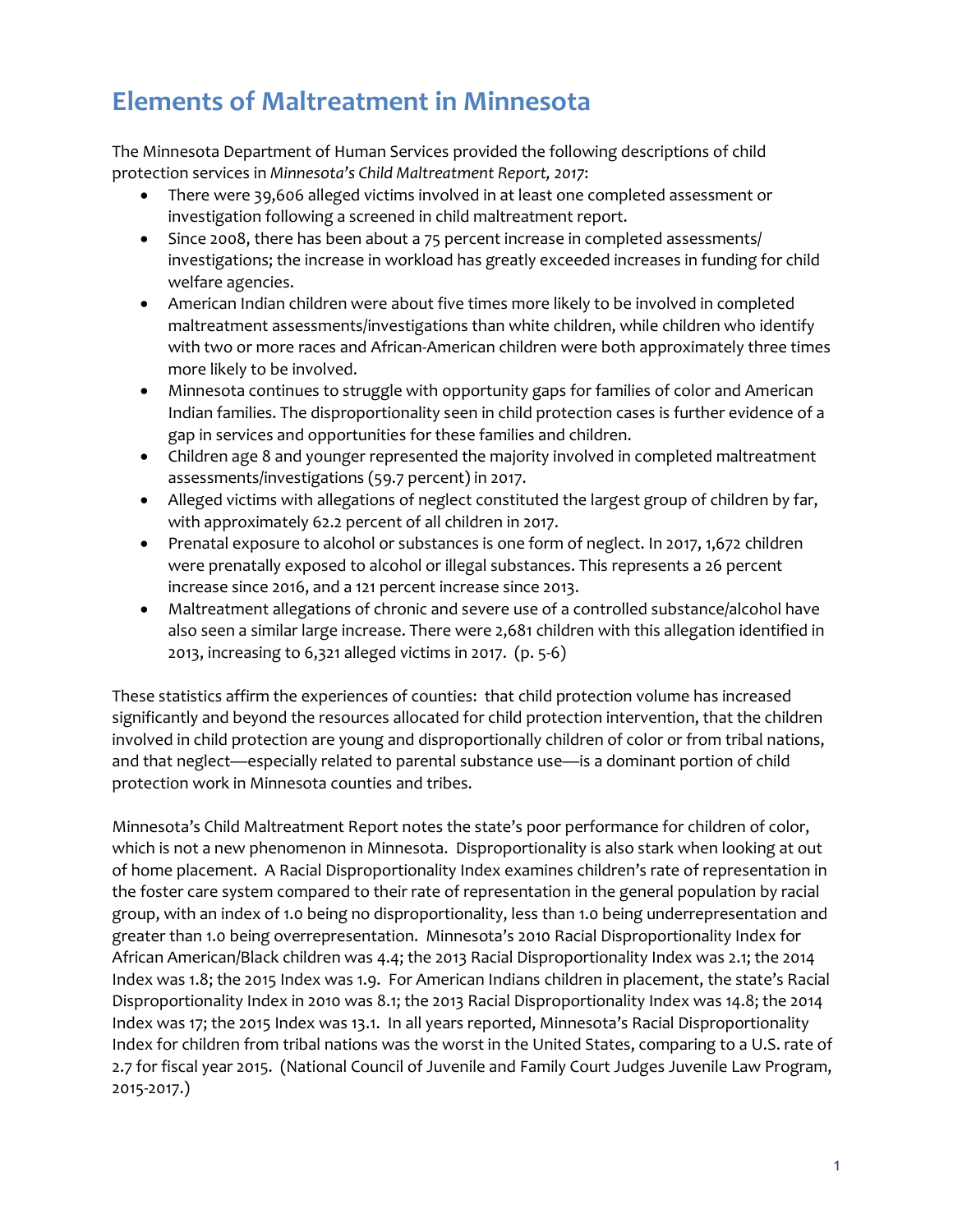While no single element accounts for child maltreatment, much is known about conditions that place children at greater risk for maltreatment, and about conditions that help to protect children from maltreatment. Conditions that have been associated with increased risk of maltreatment are often parent characteristics— parental mental illness or substance abuse, parental history of maltreatment, young parent age, single parenthood, high stress—or family characteristics like low household income, many dependent children, intimate partner violence, social isolation, and parentchild conflict. The community environment itself also creates increased risk when there is prevalent community violence, high poverty, low employment, and housing instability in the family's neighborhood. As these risks might imply, strong family and social support, stable housing, access to supportive services, and parental employment can all assist in mitigating risk. (Centers for Disease Control and Prevention, 2015)

The conditions influencing child maltreatment risk point to the importance of the social determinants of health. Social determinants of health are conditions in people's lives and environments that serve as drivers of health inequities across the lifespan. (World Health Organization Commission on Social Determinants of Health, 2008). The key factors in social determinants of health for families include environmental health, safety, food and nutrition, employment and income stability, health and wellbeing, housing stability, transportation, and education. When these are secure for a family, the benefits extend beyond their children's early years, and can be determinant of health for children into adulthood. When left unaddressed, however, they create or exacerbate poor health outcomes in a manner that costs the community and impacts communities of color and people in poverty at higher rates than the general population. Counties' work attending to the social determinants of health supports both the immediate needs of children and families, but also the long range health of the community. In Minnesota, counties have the lead role in delivery of services in these domains, responding to the local realities with preventive services that can produce long-term benefits for the community. FFPSA has the potential to support some of these efforts at the local level.

#### Sources

Artiga, S. and Hinton, E. (May, 2018). *Beyond health care: The role of social determinants in promoting health and health equity.* Retrieved fro[m https://www.kff.org/disparities-policy/issue-brief/beyond-health](https://www.kff.org/disparities-policy/issue-brief/beyond-health-care-the-role-of-social-determinants-in-promoting-health-and-health-equity)[care-the-role-of-social-determinants-in-promoting-health-and-health-equity](https://www.kff.org/disparities-policy/issue-brief/beyond-health-care-the-role-of-social-determinants-in-promoting-health-and-health-equity)

Centers for Disease Control and Prevention. (2015). Child maltreatment: Risk and protective factors. Retrieved from [http://www.cdc.gov/violenceprevention/childmaltreatment/riskprotective factors.html](http://www.cdc.gov/violenceprevention/childmaltreatment/riskprotective%20factors.html)

Minnesota Department of Human Services Child Safety and Permanency Division. (November, 2018). *Minnesota's Child Maltreatment Report, 2017.* Retrieved from <https://edocs.dhs.state.mn.us/lfserver/Public/DHS-5408J-ENG>

National Council of Juvenile and Family Court Judges Juvenile Law Program. (2015). *Technical bulletin: Disproportionality rates for children of color in foster care (fiscal year 2013).* Retrieved from <http://www.ncjfcj.org/sites/default/files/NCJFCJ%202013%20Dispro%20TAB%20Final.pdf>